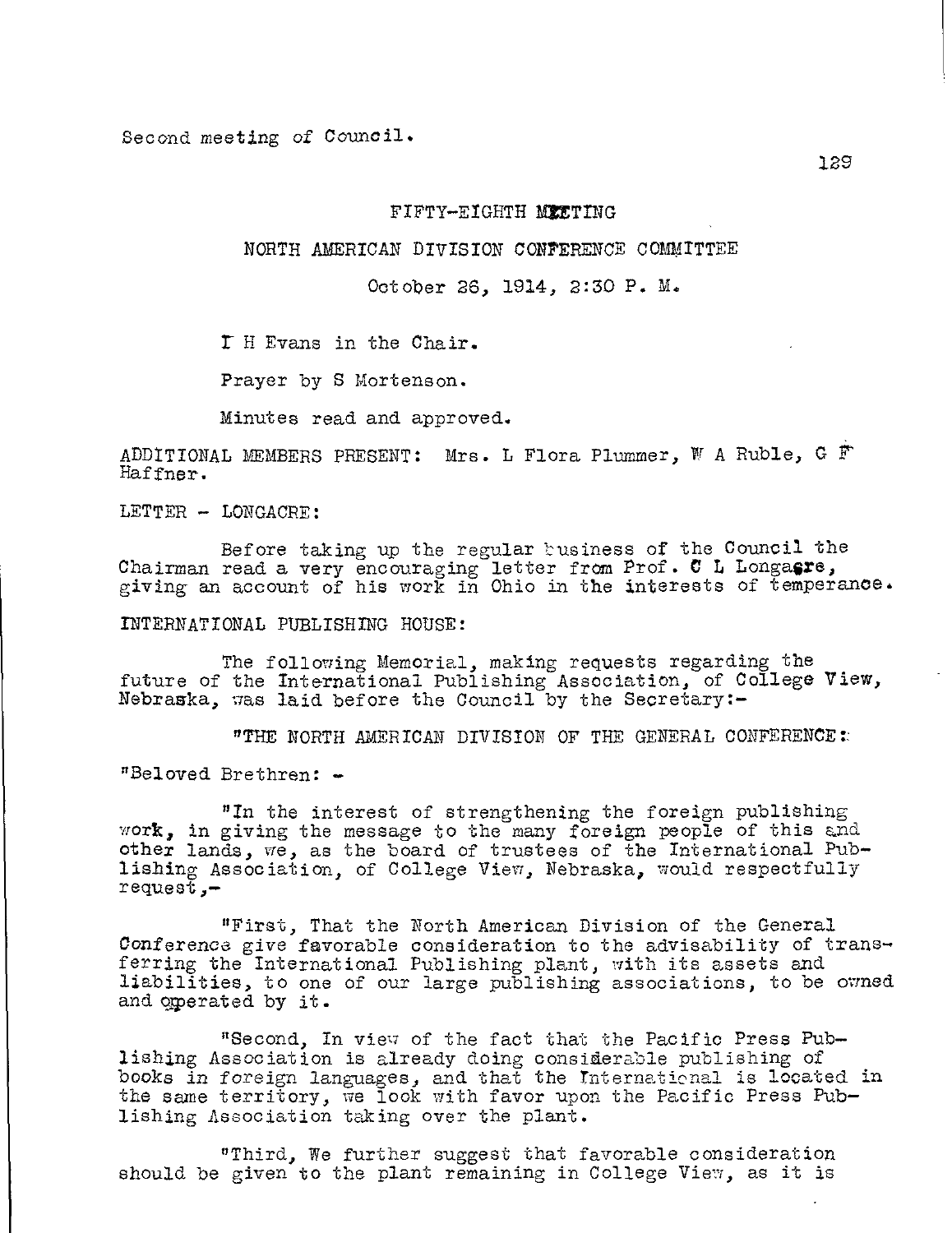centrally located among our foreign people, and has become widely known as the address of our foreign papers.

"Fourth, We request the North American Division of the General Conference to take steps immediatelly by which this question shall receive consideration at the coming council in October.

"The assets of the International Publishing Association are about  $\$58,000$ , and its liabilities are about  $\$38,000$ , leaving its net worth about  $$20,000$ .

"The advantages are so many and obvious in favor of trans ferring this printing plant to a large publishing house that is able to develop and enlarge the foreign publishing work as the demand arises, that we feel it unnecessary to further discuss the question at present.

> "BOARD OF TRUSTEES OF THE INTERNATIONAL PUBLISHING ASSOCIATION.

> > R A Underwood, President

JC Madison, Secretary."

Elder R A Underwood, Chairman of the International Association Board, explained briefly the request made in the Memorial, and

MOVED, That we recommend that the Pacific Press Publishing Association take immediate steps to take over the International Publishing Association at College View, Nebraska, with all its assets and liabilities, and conduct its business in some place to be designated by the North American Division Conference."'

C H Jones thought there was much involved in the request for the Pacific Press to take over the business of this Association. He favored the appointment of a committee to give the question careful study.

VOTED, That the resolution requesting that the Pacific Press take over the assets and liabilities of the International Association and conduct its business, be referred to a large rep resentative committee, to take under careful advisement the whole question, and report back to the Council.

The Chair named as this Committee; 0 A Olsen, (Chairman,) C H Jones, H H Hall, R A Underwood, W C White, Charles Thompson, G F Haffner, W W Eastman, S N Curtiss, E R Palmer, I A Ford, R L Pierce, N Z Town, M N Campbell, S Mortenson, G F Watson, L H Christian, I H Evans, W T Knox, H G Childs.

130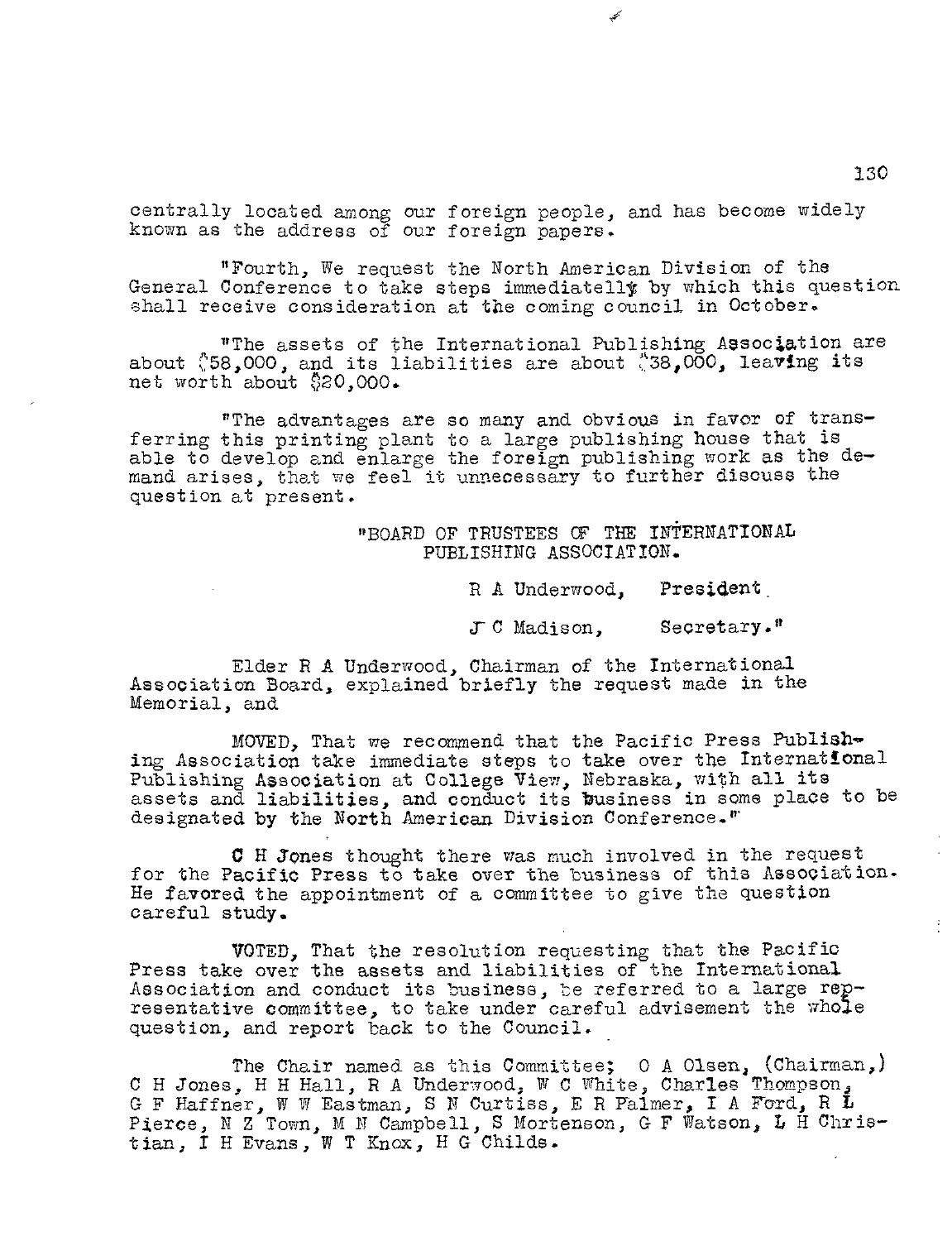## RECOMMENDATION-AUDITORS' CONVENTION:

Some recommendations from the Auditors' Convention, for action, were laid before the Council by the Secretary.

VOTED, That these recommendations be referred to the Committee on Plans, for consideration.

## EDUCATIONAL WORK AMONG THE FRENCH:

Elder M  $N$  Campbell called up for consideration the question of training workers to labor among the French in Canada. In his judgment something should be done in this line. He favored this judgment something should be done in this line. educational work being done in Canada. Elder Olsen mentioned the need that existed among this rationality, and the efforts being made to develop the French work.

VOTED, That this question be peferred to the Committee on Plans for consideration.

#### SESSION OF THE DIVISION CONFERENCE:

The question of whether the next session of the Division Conference should be held in the Fall of 1915, or postponed until the time of the next session of the General Conference, was care-<br>**fully considered.** The Chairman explained to some extent the The Chairman explained to some extent the<br>ideration of this question. He mentioned the reasons for the consideration of this question. praptigally unanimous sentiment that prevailed in the late sessions of all the Union Conferences favoring the postponement of the first session of the Division Conference till the time of the next General Conference. He favored this. The Secretary, the Treasurer, G F Watson, C W Flaiz, Charles Thompson, R A Underwood, E E Andross, 0 Montgomery, H S Shaw, B G Wilkinson and others spoke to the question. All were unanimous in the opinion that it would be advisable, everything considered, to postpone this session and hold it at the time of the next General:Conference in 1917; also that it would be best for the Union Conferences to hold their sessions once in four years instead of biennially as at present. All were not so clear that the local conferences hold biennial sessions instead of annually as at present. After careful consideration of the question a "straw vote" was taken, in which all present were asked to express themselves. The vote was unanimous in favor of the Division Conference session being postponed; also that the union conference sessions be held quadrennially. The matter of holding the local conference sessions biennially was favored by a majority. Some<br>delegates, however, were not in favor of this. It was then delegates, however, were not in favor of this.

VOTED, That the question of postponing the Division Conference; the question as to whether the Union Conference period be extended to four years, and local conference sessions to two years, be referred to the Committee on Plans to place in proper form, and report back to the  $\tilde{c}$  Council.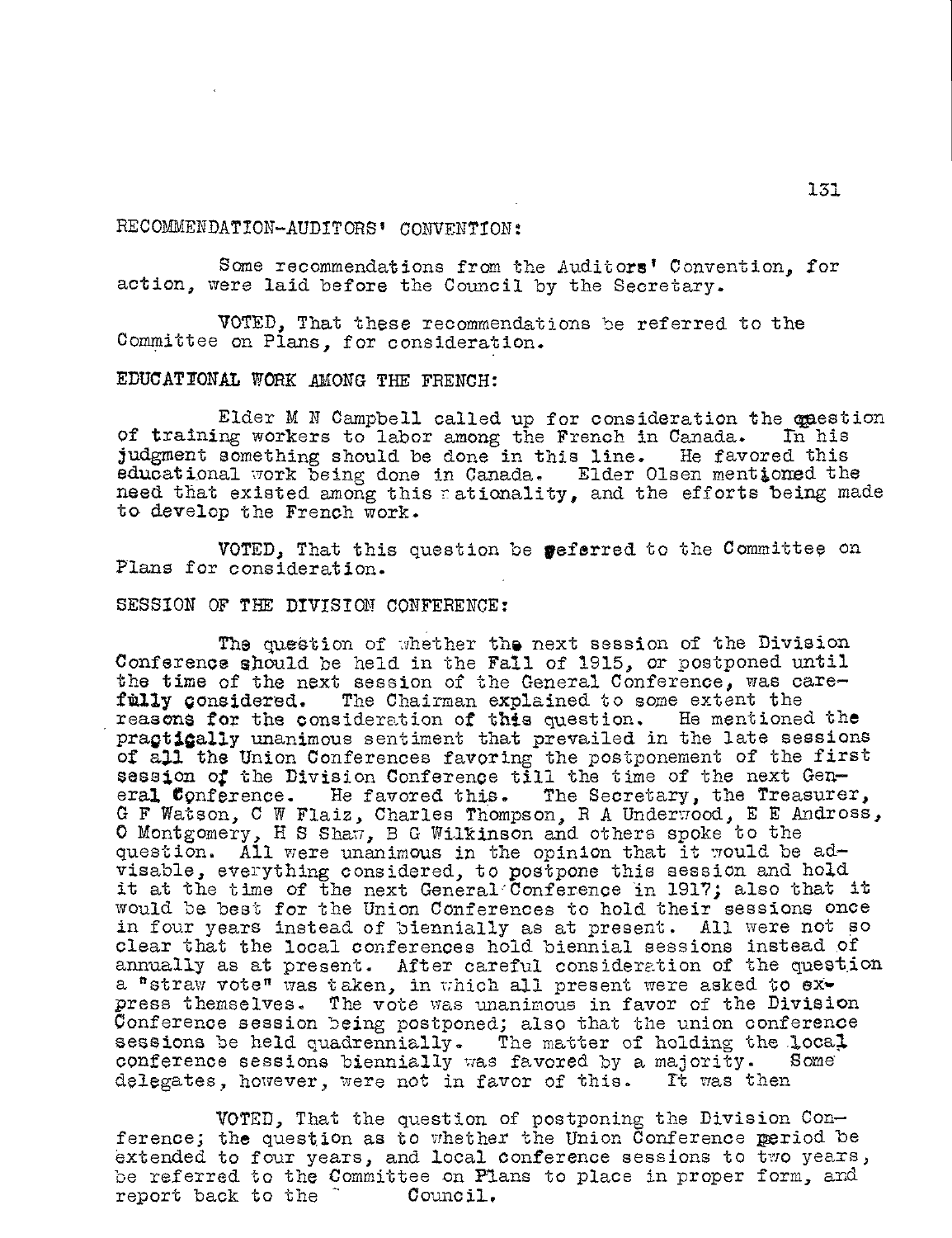SPRING COUNCIL:

Consideration was given to the question of whether a Council of the Executive Committee should be held in the spring of 1915. Elder E E Andross favored such a meeting to te held at Loma Linda in connection with the meeting of the Loma Linda Medical College Board in March, 1915. 0 H Jones favored holding a Spring Council, and suggested that it convene in Mountain View in March in connection with the proposed Bookmen's Convention to be held at that time.

The Chairman stated that so far as the officers of the Division Conference knew there would be no special need of a Spring Council. He favored ong not being held, but that a larger Council be held in the Fall of 1915, at which time a number of conference presidents and others be invited to meet with the Committee and participate in the deliberations of the Council.

Professor W W Prescott suggested that as  $w$ e were making provisions that there be fewer sessions of our varitus conferences, that it would be consistent for the Executive Committee to hold as few councils as possible. After further consideration it was After further consideration it was

VOTED, That it is the sense of this Council that there be no Council of the Executive Committee held in the spring of 1915, unless some special developments and unforseen circumstances make such a Council necessary.

Adjourned.

r H Evans, Chairman, B G Thompson, Secretary.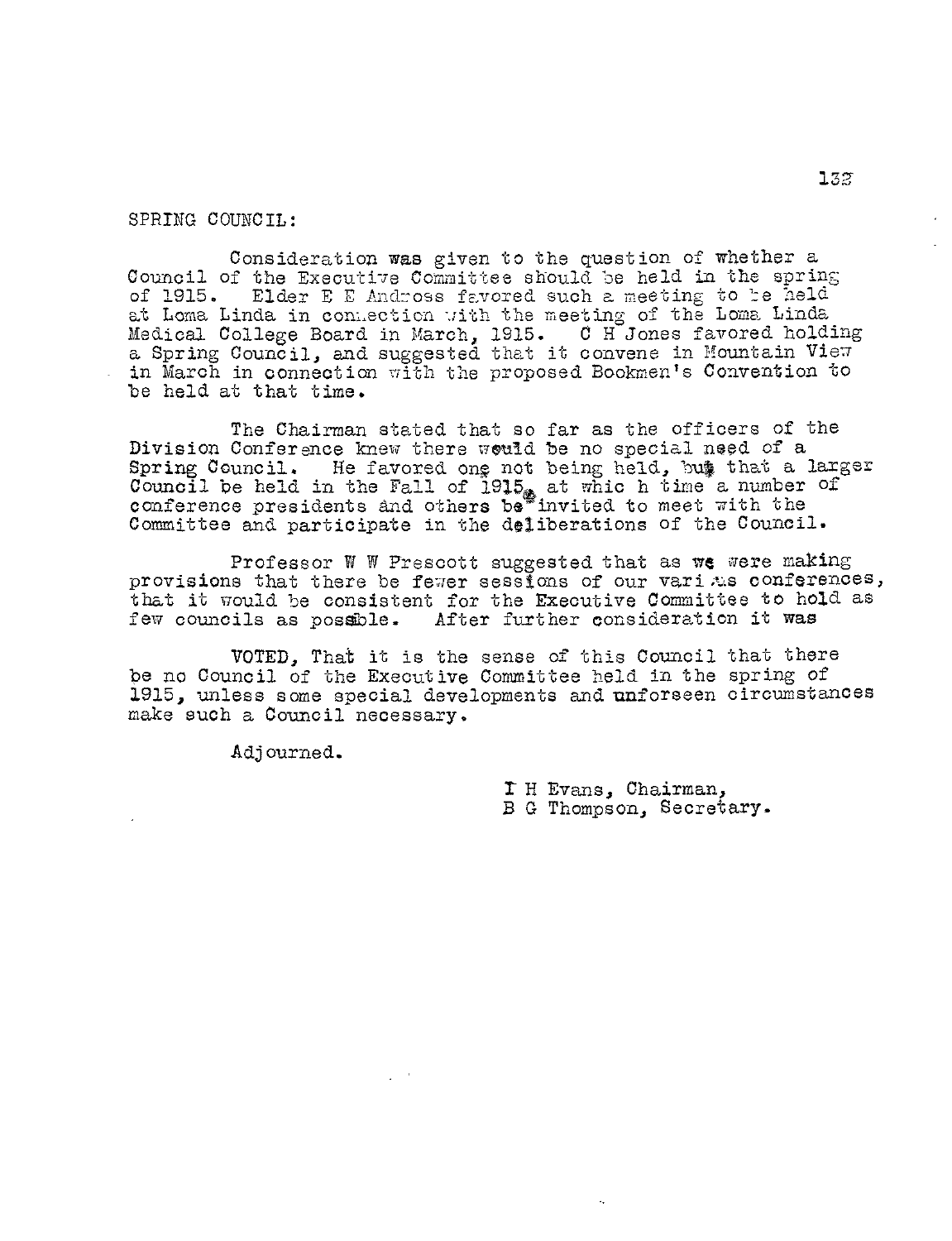Second meeting of Council. Third meeting of Council.

## FIFTY—NINTH MEETING OF THE.

## NORTH AMERICAN DIVISION CONFERENCE COMMITTEE

October 27, 1914, 2:30 P. M.

E H Evans in the Chair.

Prayer by E E Andross.

Additional member: Allen Moon.

Minutes approved.

The Committees en general plans and for the Missionary Vol unteer Department work, rendered reports. These will appear later as passed.

#### WASHINGTON SANITARIUM:

The Chairman called up the question of the Washington Sanitarium. He stated that the financial condition was such a He stated that the financial condition was such as to require careful study and assistance at once. W T Knox, the pre sent business manager, presented the following statement concerning the founding and operation of the Institution:—

"r apprehend that the history of the establishment by the denomination  $\overline{df}$  the medical work in Washington is sufficiently familiar to the members of this Council, that it will not be 4ecessary to more than allude to a few points in connection with its development, to bring it fully to the memory of all.

"From the very beginning of the movement to establish the headquarters of the General Conference at Washington, definite instruction came to the Committee, through Sister White, that there provision should be made for the medical and educational work. The following is taken from the record of the Sanitarium Association.

"'During the latter part of July, 1904, the committee appointed to select a location for the General Conference office, met in Washington, D. C.

"'W W Prescott, H W Cottrell, A G Daniells, I H Evans, and S N Curtiss, of the committee were present, and also Brethren W C White, C H Jones, R A Underwood, J S Washburn, J H Neall, M D., J . Howard, M D., Q O Farnsworth, L C Sheafe, A Kalstrom, and W M Lewis.

"'After having searched diligently for a suitable location in the vicinity of New York, the committee were studying the advantages of Washington, as a location for the General Conference headquarters, a place for the publication of the Review and Herald, and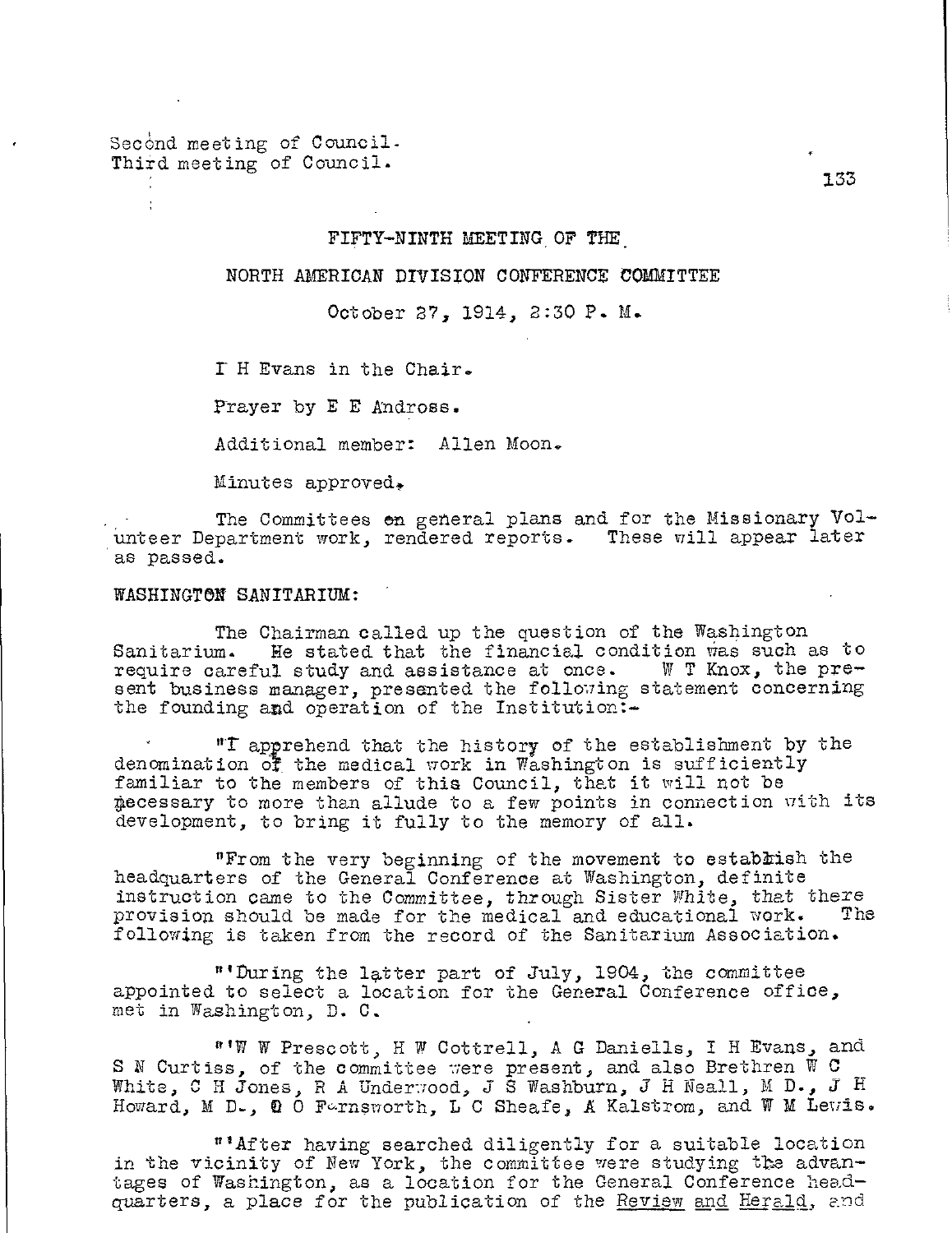a place to locate a sanitarium, and a school for the training of Christian workers.

"After several days' search, there were found within the District of Columbia, several good sites for the General Conference offices, and the Review and Herald, and just outside the District, but within the city limits of Takoma Park, there was found a fiftyacre tract, that we could purchase for six thousand dollars, or at the rate of one hundred and twenty dollars an acre. Some years ago this tract was selected by a Boston physician for a sanitarium site. He is said to have expended several thousand dollars in the purchase price, and in clearing it of all the underbrush,  $\log s_e$  and rubbish. Financial difficulties prevented him from carrying out his plans, and the tract passed into the hands of a gentleman who was willing to sell it to us at the aforementioned price.

"The tract of land is seven miles north of the Capitol building. It is about a mile from the Baltimore and Ohio Railway station at Takoma Park, and the same distance from the electric<br>street-car line running from the city to Takoma Park. It has an street-car line running from the city to Takoma Park. It has an altitude of about four hundred feet above the Potomac, so that it overlooks the city of Washington. It is within the city limits of Takoma Park, and thus it will have advantages of the postal service, gas, water, sewerage, and streets, yet it is cut off from dwellings, and everything of a city appearance. It is covered with trees and underbrush.

"It is proposed by the locating committee and their brethren in council, that this tract be purchased by the General Conference Association of Seventh4day Adventists, and held for sanitarium and school purposes uutil legal organization should be formed to take over<br>the property. Those composing the council were unanimous in their Those composing the council were unanimous in their adoption of their proposition.

"'During the meeting of the Seventh-day Adventists General Conference Committee, held in Washington, October 7 - 21, 1903, the entire delegation visited Takoma Park, and gave the place a careful inspection, and the advantages and the disadvantages were quite fully canvassed. The plans for the sanitarium and school were  $exp$ plained by those who had given them the closest study. Criticisms, suggestions, and counsel were solicited.

"After thorough discussion, the council heartily voted that One hundred thousand dollars should be raised for the purpose of Opening a sanitarium, a school, and General Conference offices at Takoma Park, D. C.; that a corporation should be created to hold and manage the sanitarium, and that this orporation should be a nondividend paying, and a non-stock company. A constituency was also recommended, including the General and Atlantic Union Conference Committees, and the executive committees of various surrounding conferences, together with the board of ranagement of local district work.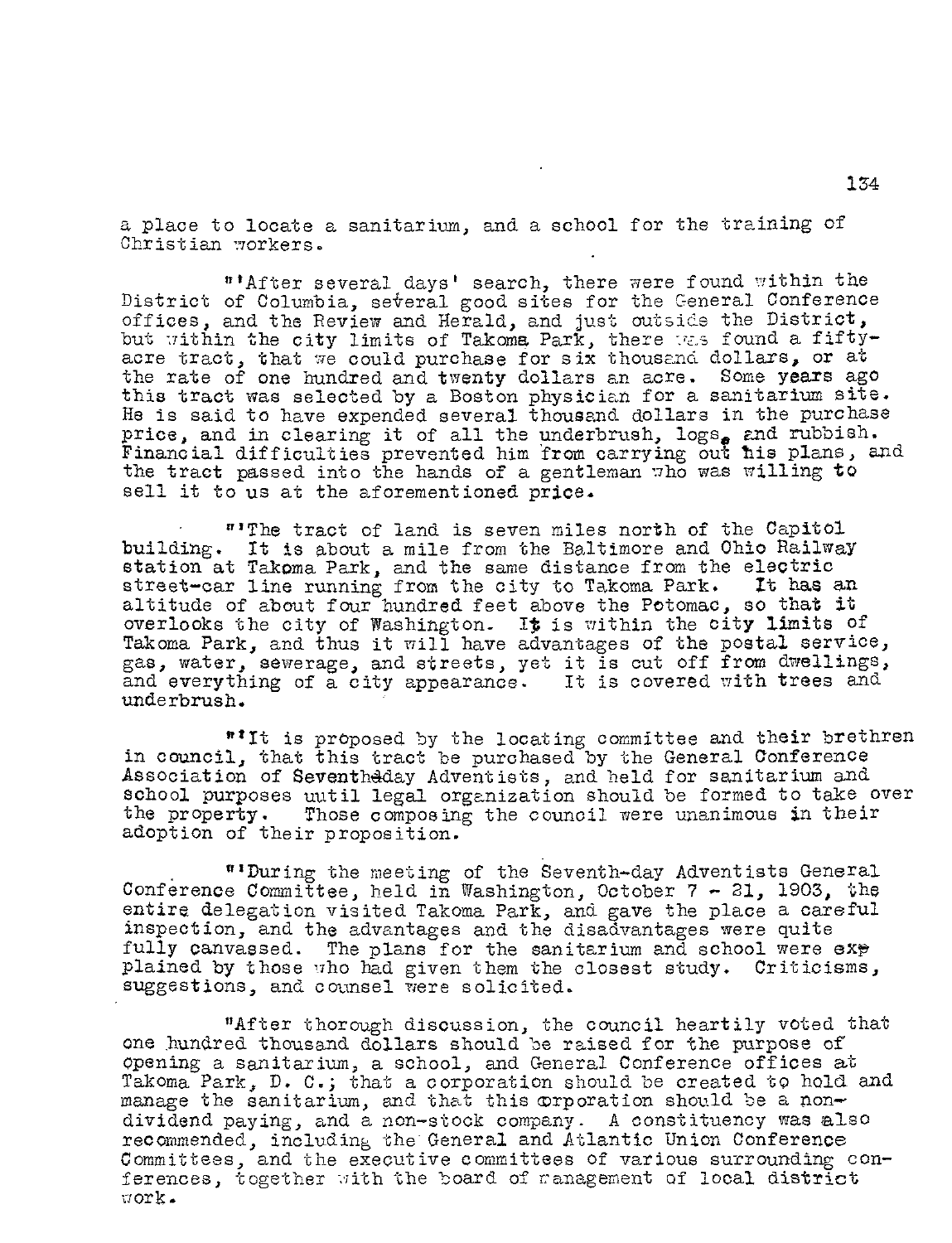"Arthur G Daniells, James R Scott, John H Neall,.and Judson S Washburn were appointed by authority of the General Conference committee, as incorporators of the Sanitarium Association.'"

"The minutes of subsequent meetings of the Association and General Conference Committee, show that it was proposed to provide the necessary money for these enterprises, mainly from general collections from the denomination, that afterward came to be known as the :100,000 and :150,000 Funds.

"In harmony with this action, a corporation was legally created February 4, 1904, with the following as a Board of Trustees: Arthur G Daniells, William C White, George  $\bar{\text{A}}$  Hare, Amos P Needham, James R Scott, John N Nelson, and John H Neall. On February  $10$ , this Board effected a permanent organization by the election of its officers, as follows: Chairman,  $W^{\dagger}$ C White, Vice $\bullet$ President, Dr. G A. Hare, Treasurer, J N Nelson, Secretary J R Scott. As early as May 5, 1904, the following appears in the record:

"VOTED, That we concentrate our efforts this summer in developing the institutions at Takoma Park, and at the same time keep a lookout for a suitable,place in the city for treatment rooms, and restaurant.

"From this en, the minutes evidence that diligent attention was given to the establishment of the work in the city of Washington, the property known as 1 and 2 Iowa Circle finally being selected and equipped, and eventually becoming known as the City Branch of the Washington Sanitarium, leases for the property being entered into in October 1914.

"In the meantime arrangements for the work on the Sligo were going forward, and the Sanitarium building finally completed was dedicated June 12, 1907.

"From the books of the Association, the following Invest ment Statement is taken:

WASHINGTON D. C. SANITARIUM ASS'N.

## INVESTMENT STATEMENT

| RECEIPTS:                 |            |             |
|---------------------------|------------|-------------|
| $$100,000$ Fund           | 40,667.30  |             |
| 150,000 Fund              | 48,631.72  |             |
| Donations, Miscellaneous, | 1,727.22   |             |
| Sligo Sanitarium Gain,    | 2,586.04   |             |
| Cash, for which we have   |            |             |
| issued our notes,         | 167,901.53 |             |
| Cash, for which we have   |            |             |
| given our Bond,           | 5,300.00   |             |
| TOTAL RECEIPTS,           |            | 0266,713.81 |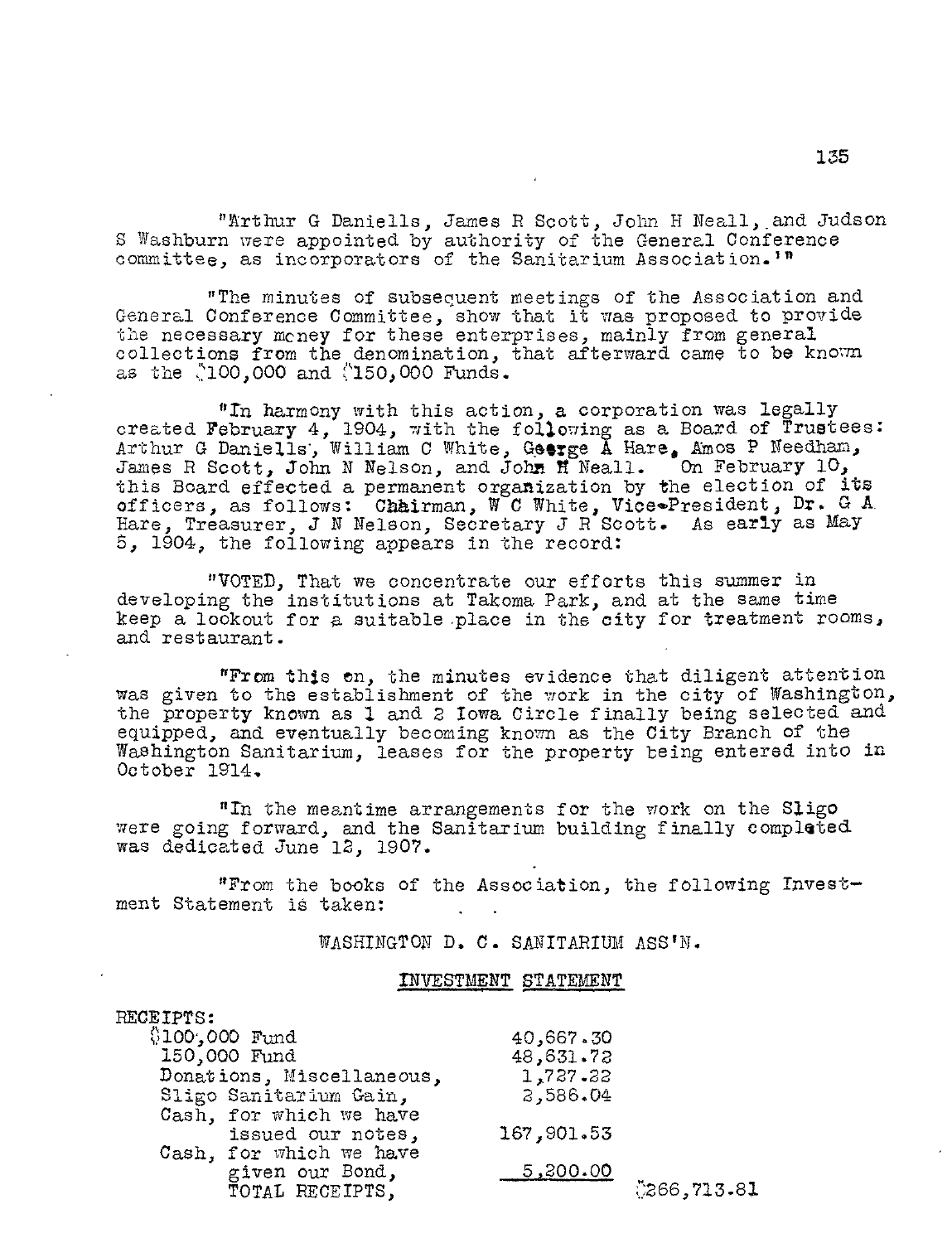DISBURSEMENTS:

| Aunuity,                        | 518.67     |              |
|---------------------------------|------------|--------------|
| Cash in Bank,                   | 119.00     |              |
| City San. Investment            | 28,297.46  |              |
| Expense, General,               | 1,372.02   |              |
| Elevator Accident,              | 1,125.00   |              |
| Farm                            | 817.46     |              |
| Interest,                       | 35,441,99  |              |
| Insurance,                      | 3,068,92   |              |
| Miscellaneous Items,            | 3,656,02   |              |
| Real Estate                     | 157,540.98 |              |
| Sligo Bridge,                   | 1,250.00   |              |
| Sligo San. Investment 33,506.29 |            |              |
| DISBURSEMENTS;                  |            | \$266,713.81 |

 $\ddot{\phantom{a}}$ 

136

 $\mathbf{r}$  and  $\mathbf{r}$ 

January 1, 1914, the resources and liabilities were as

follows:

WASHINGTON D. C. SANITARIUM ASS'N.

Resourses & Liability Statement

 $\sim$ 

RESOURCES:

| City Sanitarium,  | 4,681.01       |            |
|-------------------|----------------|------------|
| Sligo Sanitarium, | 33,506.89      |            |
| Insurance Premium |                |            |
| Unearned,         | 1,118.44       |            |
| Real Estate,      | 157,540,98     |            |
| Cash in Bank,     | <u> 119.00</u> |            |
| Total Resources,  |                | 196,965.72 |

 $\mathcal{A}^{\text{max}}$ 

LIABILITIES:

 $\overline{\phantom{a}}$ 

| Interest Accrued,<br>Annuity Accrued,<br>Bills Payable, | 6,937.57<br>1.67<br>167,901.53 |            |
|---------------------------------------------------------|--------------------------------|------------|
| Annuity Bonds,<br>Total Liability                       | 5,800.00                       | 180,040.77 |
| PRESENT WOTH, January 1, 1914,                          |                                | 16,924.95  |

 $\mathbb{Z}$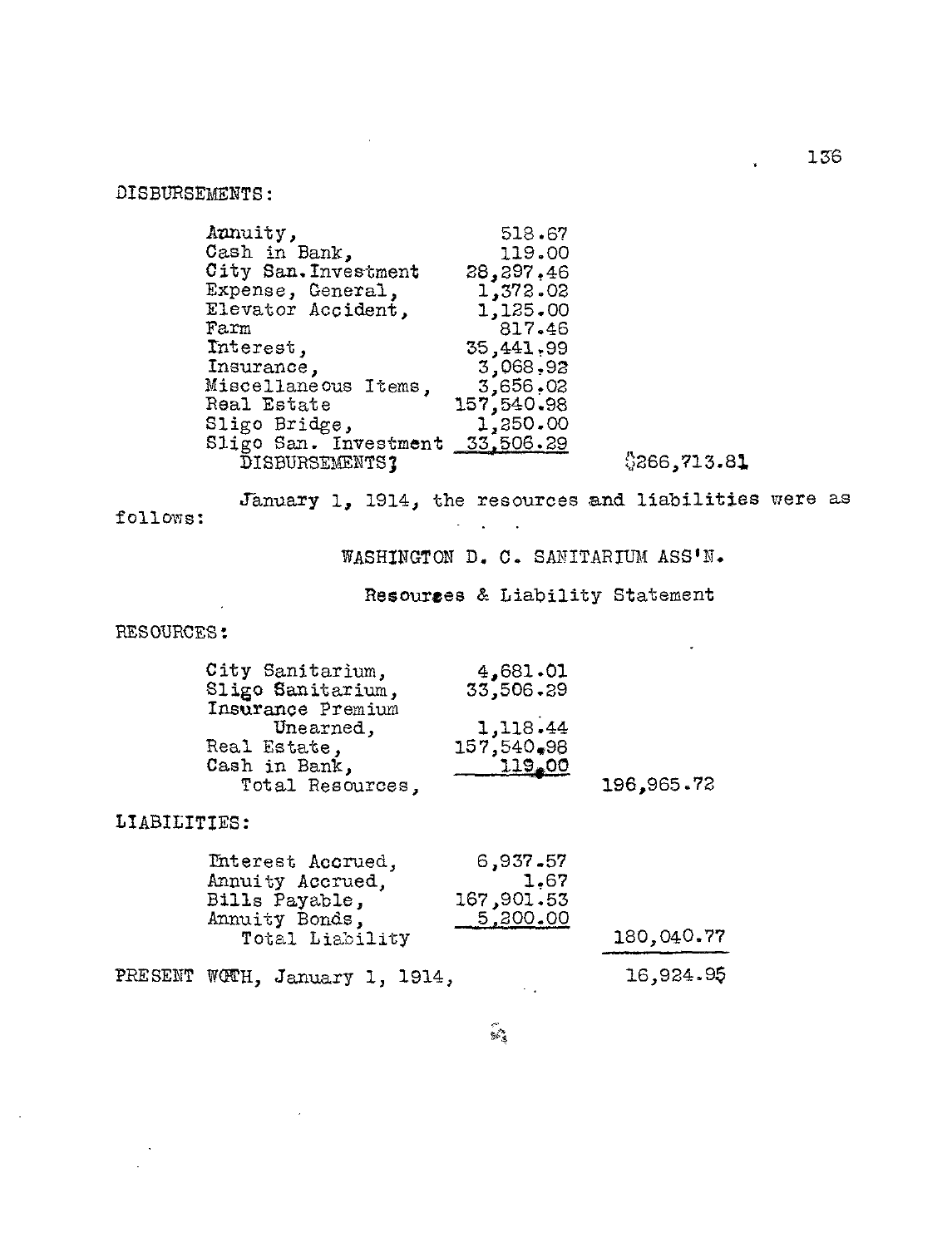The losses and gains for the same period have been:

## LOSS AND GAIN STATEMENT

## LOSSES:

| 23,616.45<br>City Sanitarium<br>520.34<br>Annuity, |                    |          |           |
|----------------------------------------------------|--------------------|----------|-----------|
|                                                    |                    |          |           |
|                                                    |                    |          |           |
|                                                    | Elevator Accident. | 1,125.00 |           |
| 1,372.02<br>Expense, General,                      |                    |          |           |
| 317.46<br>Farm,                                    |                    |          |           |
| 3,656.02<br>Miscellaneous Items,                   |                    |          |           |
| 42,379.56<br>Interest,                             |                    |          |           |
| 1,950.48<br>Insurance,                             |                    |          |           |
| 1,250.00<br>Sligo Bridge,                          |                    |          |           |
| Total Loss,                                        |                    |          | 76,687.33 |

## GA**ONS:**

|                           | 40,667,30 |
|---------------------------|-----------|
| (1003000Fund,             | 48,631.72 |
| Donations, Miscellaneous, | 1,727,22  |
| Sligo Sanitarium Gain,    | 2,586.04  |
| Total Gain,               |           |

## <u>93,612.28</u>

# PRESENT WORTH, January 1, 1914, 16,924.95

The Association Books reveal the following record of its business in the City Branch:

## WASHINGTON BRANCH SANITARIUM

INVESTMENT ACCOUNT WITH WASHINGTON D. C. SAN. ASS/N.

| Appropriation from 200,000 Fund, | 9,653.93          |
|----------------------------------|-------------------|
| Advance from Association Funds,  | <u> 18,643.53</u> |
| Total Appropriation,             | 28, 297, 46       |

|          | LOSS, Fiscal Year, 1905 |     |             | 7,120.96       |           |
|----------|-------------------------|-----|-------------|----------------|-----------|
| LOSS,    | Ħ                       | Ħ.  | 1906        | 2,581.02       |           |
| LOSS,    | n                       | n   | 1907        | 2,359.11       |           |
| $LOSS$ , | Ħ                       | fr: | 1908        | 7,313.43       |           |
| $LOSS$ , | π                       | 11  | <b>19DO</b> | 4,003.56       |           |
| LOSS,    | m                       | n   | 1911        | 347.77         |           |
| LOSS,    | Ħ                       | n   | 1912        | <u>856.87 </u> |           |
|          | Total Loss,             |     |             |                | 24,582.72 |

GAIN, Fiscal Year 1909, Net Loss, December 31, 1913,

DEFICIT, December 31, 1913, DEFICIT on operating account, NET DEFICIT, August 10, 1914,

| 966.27           |
|------------------|
| <u>23,616.45</u> |
|                  |
| 4,681.01         |
| <u>2,514.83</u>  |
| 7,195.84         |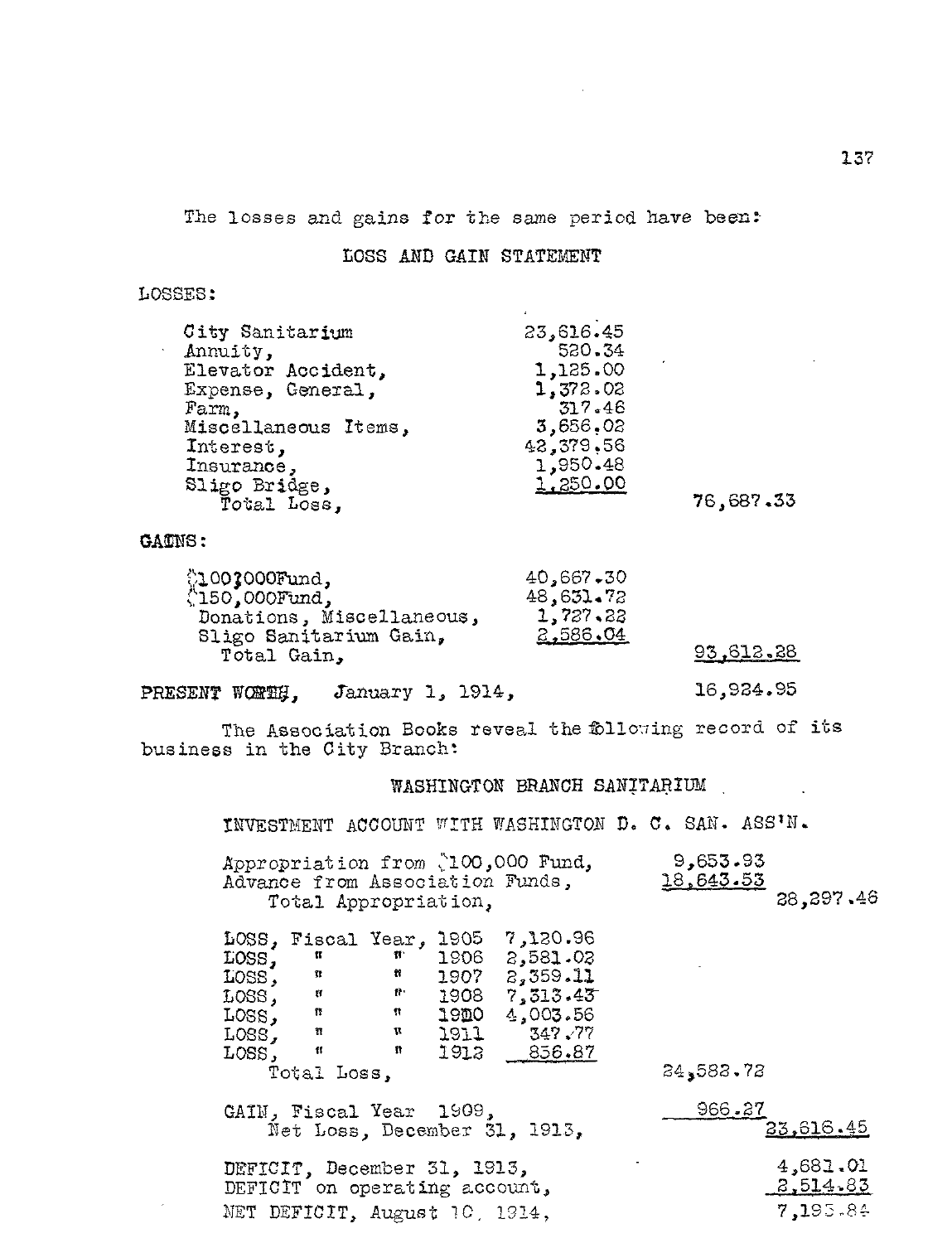The operating Losses and Gains for the Sligo Sanitarium for the years 1907 to 1913, without taking into account the interest charges of the Association, have been as follows:

## SLIGO SANITARIUM

INVESTMENT ACCOUNT WITH WASHINGTON D. C. SANITARIUM ASS'N.

Advance from Association Funds,

 $$30,920.25$ 

## Losses Gains

|               | LOSS, Fiscal Year 1907, |                |       | 44.17        |                 |
|---------------|-------------------------|----------------|-------|--------------|-----------------|
| CAIN,         | Ħ                       | Ħ              | 1908, |              | 909.90          |
| $LOSS$ ,      | $f^*$                   | Ħ              | 1909, | 509.17       |                 |
| CAIN,         | Ħ                       | Ħ              | 1910, |              | 4485.30         |
| GAIN,         | Ħ                       | $\mathbf{p}$ . | 1911, |              | 4221.82         |
| $_{\rm LOSS}$ | Ħ                       | π              | 1912, | 6033.69      |                 |
| LOSS,         | $\mathbf{r}$ .          | $n$ .          |       | 1913, 443.95 |                 |
|               |                         |                |       |              |                 |
|               |                         |                |       |              | 7030.98 9617.02 |
|               |                         |                |       |              | 7030.98         |

DEFICIT, December 31, 1913.  $29$ 

During this period of years, the Association has paid out in interest:

| 1907 | \$3,105.38 |
|------|------------|
| 1908 | 4,381.66   |
| 1909 | 5,292.46   |
| 1910 | 7,482.62   |
| 1911 | 7,069,05   |
| 1922 | 7,065.59   |
| 1913 | 7,905.34   |
|      |            |

Total  $$42,302.10$ 

In the City Branch there has been a slight loss shown in the past two years' operation (1912 and 1913). These losses, I believe, have largely been an,inheritance from pervious years' operation. The old quarters at Iowa Circle have been closed, and treatment rooms at 1713 L Street have been opened. This removal will of necessity make an unfavorable showing for the present year, as a heavy loss will be entailed in the inventories by reason of removal. In the new quarters, however, this feature of our work should bedome profitable, both as a money earner itself, and also as a feeder to the Sanitarium.

The Sligo Sanitarium has during its life, suffered greatly

138

**NET** GAIN  $3,586.04$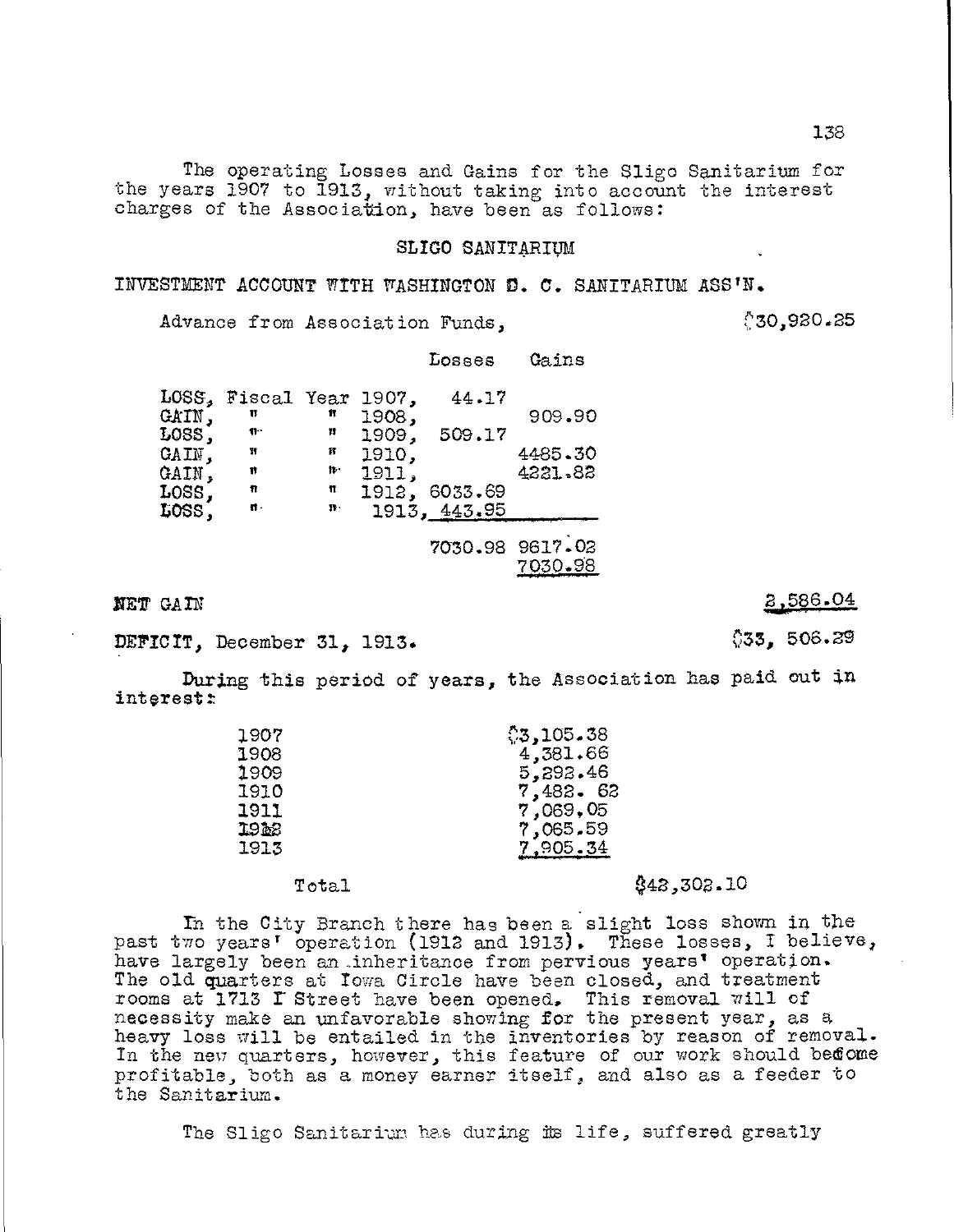by the frequent changes in medical and business management. If in the future these changes can be avoided, a much more favorable showing should be made. While the patronage during the present year has not been large, it has been more uniform than in previous years, and has shown some increase, and the profit has been greater than in previous years. But, notwithstanding this, it is clearly evident that it is useless to expect that the earnings of the institution can be increased sufficiently to overcome the heavy interest charges now amounting to over  $\sqrt{7000}$  annually. And, therefore, unless some relief is found, we can only expect the present indebtedness to continue to increase until the present worth of  $16.924.95$  will be  $-$  itr entirely consumed. itr entirely consumed.

"On account of the history of the establishment and development of the institution, it has come to be considered a General Conference institution, and no local field has appeared to take much interest, or feel much responsibility in this situation. Different plans have from time to time been suggested, looking toward the liquidation of the indebtedness, but as every Union Conference has its own financial problems and burdens, there seems to be but little, if any, prospect of the Sanitarium being able to inaugurate any measure that will bring relief. The Board of Directors therefore request the present Council of the General and Division Conferences to devise such plan as seems proper to it to liquidate the indebtedness of the Association."'

 $\mathcal{L}_{\text{max}}$ 

He supplemented the above statement with additional remarks. He felt that with the present medical staff, and a continuous business management, that aside from the interest which the Institution is compelled to pay, the institution would be selfsupporting.

Elder W C White gave a brief survey of the history and work of building the school and sanitarium.

E L Workman, the accountant at the Sanitarium, stated that the net gain for the first nine months of 1914 was about 35,000, not counting interest.

 $E$  Andross thought the Institution should have some territory, the same as other institutions, and that some plans for financial relief should be devised which would reduce its indebtedness at least to a safe basis. He suggested that something might be done by soliciting gifts.

B G Wilkinson said that the Columbia Union had endeavored to cooperate very closely with the Institution, and had given the workers from the Sanitarium a cordial invitation to visit their territory.

R A Underwood thought that wills and legacies could be secured and that some one should be chosen to solicit funds in behalf of the institution.

139-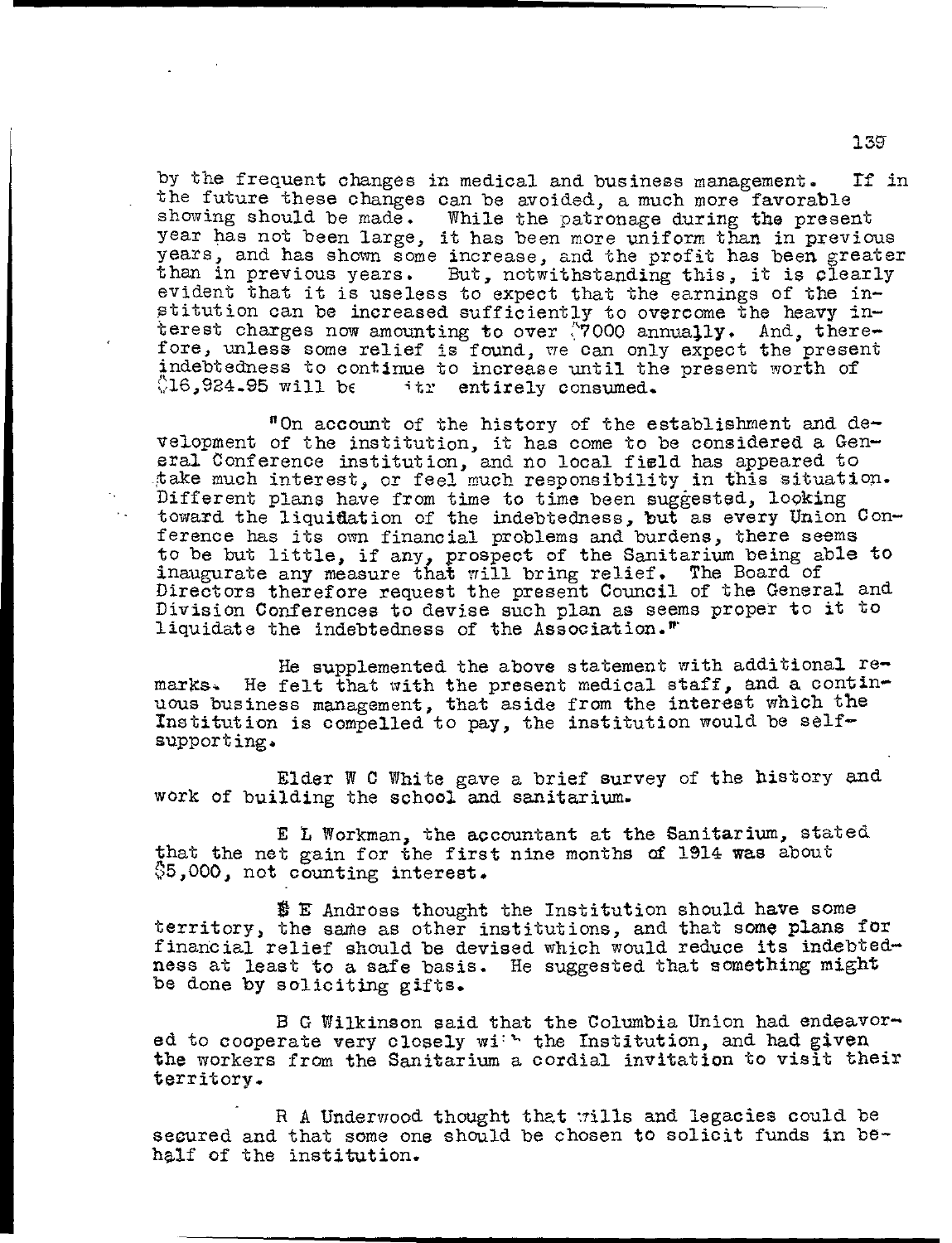## After further discussion it was

VOTED, That the question of furnishing relief for the Washington Sanitarium be referred to a Committee of nine persons,. of which the Chair shall be one, to bring some definite recommenda tions before the Council.

The Chair subsequently named the following as this Committee: W T Knox, Charles Thompson, C W Flaiz, B G Wilkinson, E E Andross, F M Wilcox, I H Evans, W A Spicer, 0 Montgomery.

## THE COMMITTEE ON PLANS:

The partial report of the Committee on Plans was taken up, and after consideration was adopted as follows:-

By request of the Auditors' Convention, which has been in session in connection with this Autumn Council, we recommend that the following resolution, adopted by the convention, be spread upon our minutes:--

Resolved, That, as auditors, we do hereby express to the members of the North American Division Committee, the officers of the union and local conferences, the managers and managing boards of institutions within our territory, our great appreciation of the cooperation they have given to us in the prosecution of our work.

In order that better service and greater economy may be secured for conferences and institutions in their insurance business,—

We recommend, 1. That each union conference appoint its own insurance agent, preferably its auditor, whose business it shall be to give careful study to the insurance of all conference and institutional property within its territory and see that all policies are properly written; and we recommend the different conferences and institutions to place their insurance through the union insurance agent.

2. That the basis of computing the amount to be paid by the tract societies into the Sustentation Fund shall hereafter be one per cent. of sales of merchandise and periodicals as recorded upon their books.

3. That our church treasurers be instructed to remit to the conference treasurer not later than the first Monday after the last Sabbath in each month, and that conference treasurers re mit to the union conference treasurer not later than the Monday following.

In view of the swift progress of events betokening

140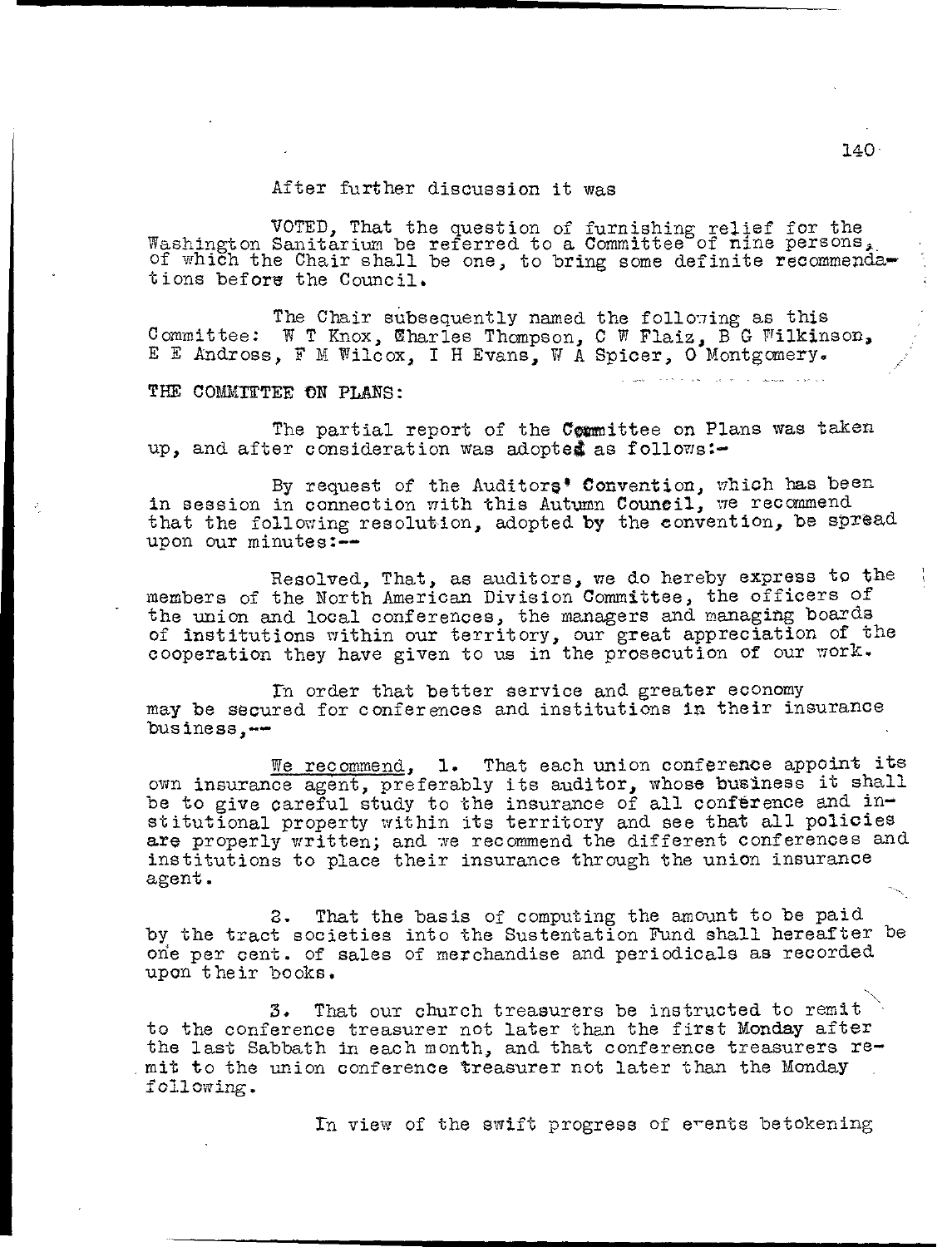the soon coming of the Lord, and the necessity of economizing both time and means in order that every sou resource may be devoted to winning souls to Christ, we feel that at this stage of the growing work the number of conference sessions may profitably be reduced, thus enabling conference laborers to give themselves more uninterruptedly to evangelistic efforts. We therefore recommend,-

4. (a) That the first regular session of the North American Division Conference, which was appointed for 1915, be postponed, and that the meeting be held at the time of the next General Conference, in 1917.

That part of the recommendations referring to the time of holding the sessions of our Union Conferences was referred back to the Committee for further consideration.

YOUNG PEOPLE'S WORK:

The recommendations concerning the Young People's Work, after consideration, were adopted as follows

1. WHEREAS, There is such great need of well qualified workers for our young people,

RESOLVED, That we approve of the plans of the General and North American Division Missionary Volunteer Deparpments to institute in our colleges and advanced academies, as can be arranged, a special course of instruction for the training of Missionary Volunteer Secretaries.

2. WHEREAS, Our young people constitute an important factor in the working force of this denomination, and should be in sympathetic accord with all lines of missionary work,

RESOLVED, That special efforts be made to enlist, organize, and train all our children and youth, both the isolated and those in our churches, to take an active part in the great missionary campaign beginning this fall.

&. WHEREAS; Notwithstanding all our efforts, many of our young people are still drifting out of the truth annually,

...oOLVED. That a special effort be made in all our conferences, for the salvation of the unconverted young people, both isolated and those in our churches, during the Week of Prayer, and that Friday, December 18, be set apart for earnest prayer and labor for this class.

4. WHEREAS, It is through the studies given in local societies that the Missionary Volunteer Department can have direct influence in the development of our Advent youth and in their training for God's service, and

WHEREAS, The Missionary Volunteer Societies in c.r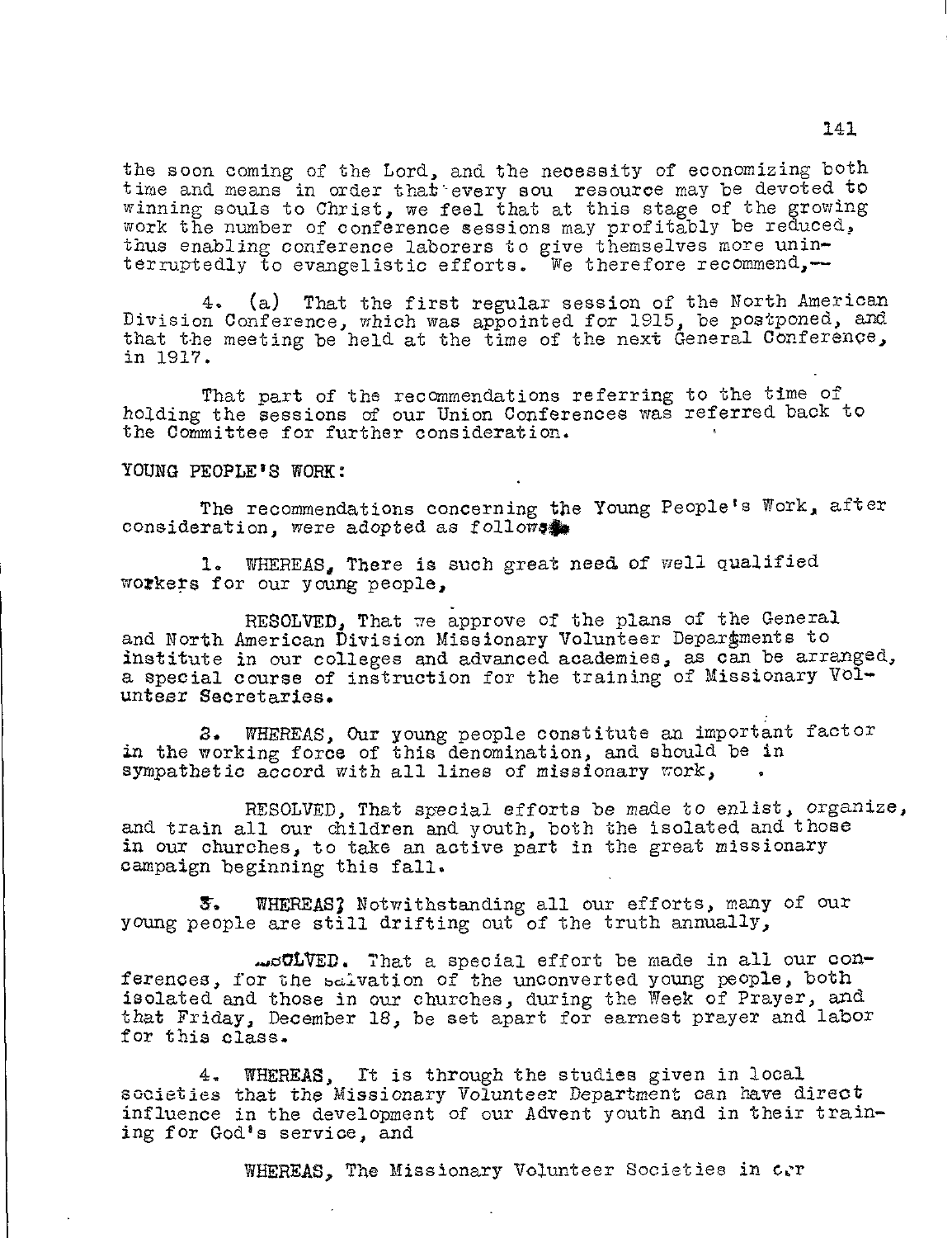colleges and academies constitute one of the greates forces in moulding the society work in the whole field,

5. RESOLVED, That the Missionary Volungeer Department make a special effort to prepare programd adapted to the needs of our youth, everywhere, and

6. RECOMMENDED; That all our Missionary Volunteer societios, including those in our schools, follow these programs, adding such topics, of course, as may be necessary for the consideration of their local work.

Adjourned.

r H Evans, Chairman, G B Thompson, Secretary.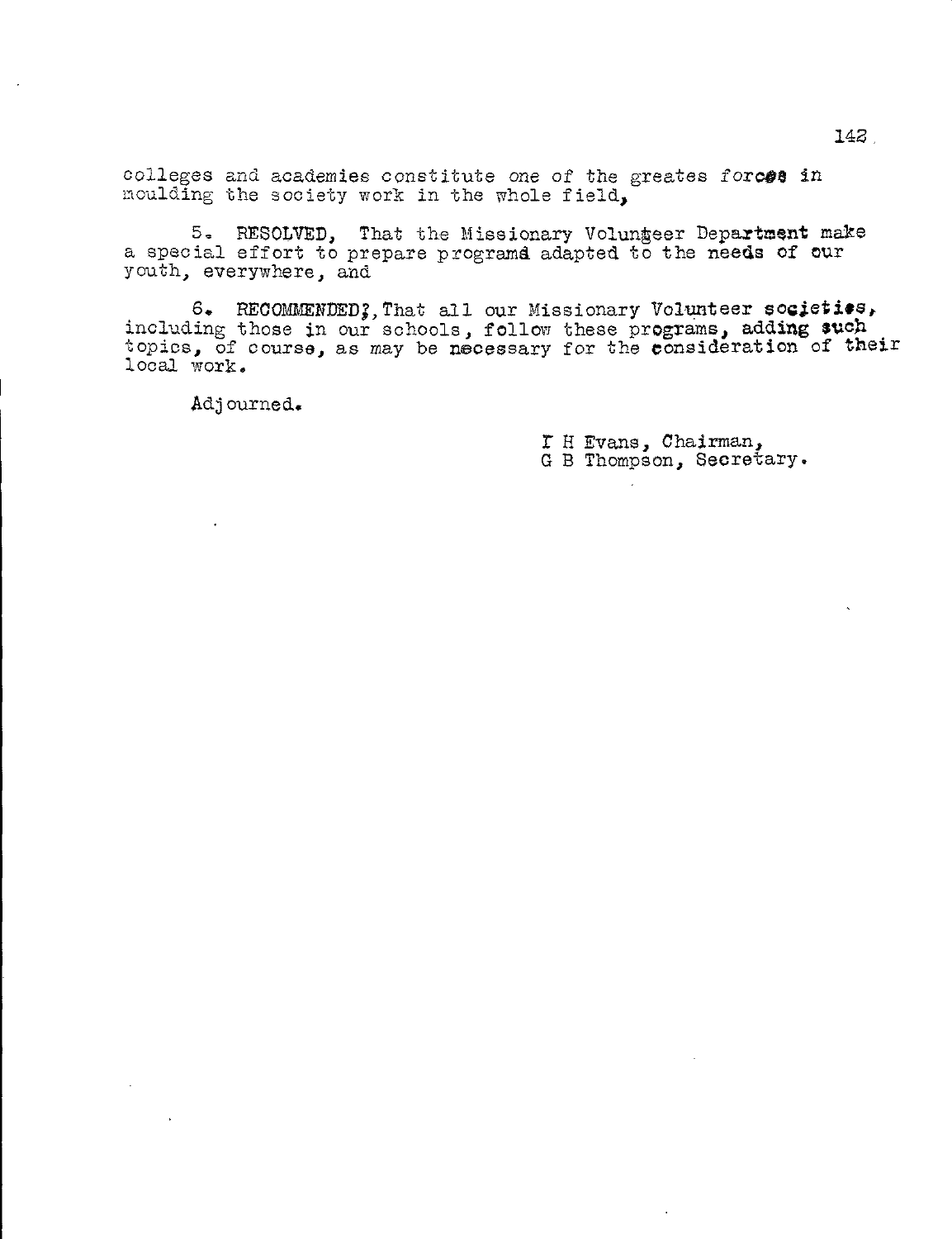Iburth meeting of Council.

#### SIXTIETH MEETING NORTH

## AMERICAN DIVISION CONFERENCE COMMITTEE

## October 28, 1914, 10:30 A. M.

W T Knox in the Chair.

The General Conference Committee adjourned, and a meeting of the Division Conference was called to hear the report of the Auditor $\sharp$ <sup>†</sup> Convention.  $J$  J Ireland was called upon to present the report. He stated that it was the mind of the Convention that as few changes as possible should be made in the present plan, but it is recommended that a few columns be added to the Cash Journal in order to show special items, as for example how much a conference salary expense is, etc., also for the South,-- a column is given showing the tithe received from the colored missions.

Explanations were made of the Cash Journal and the way in which all funds would be classified, and how laborers' accounts would be kept. While some of the auditors may have differed in some details, the system presented is practically the unanimous conclusion of the Convention, arrived at rafter careful study. It  $\text{was } -$ 

VOTED, That we approve of the system presented, and that it is the sense of this Council that it is the duty of union conference auditors to urge the use of the uniform system of conference accounting adopted by this Council in their respective territories, irrespective of any personal preference which the auditors themselves may have for some other system.

We further request the Review and Herald Publishing Association to have the sheets ready and in the hands of the treasurers of the local conferences by the first of the year,

Adjourned.

 $W$  T Knox,  $\mathfrak{Char}$ ,  $\mathcal{B}_1$ G/Thompdon, Secretary. Ă.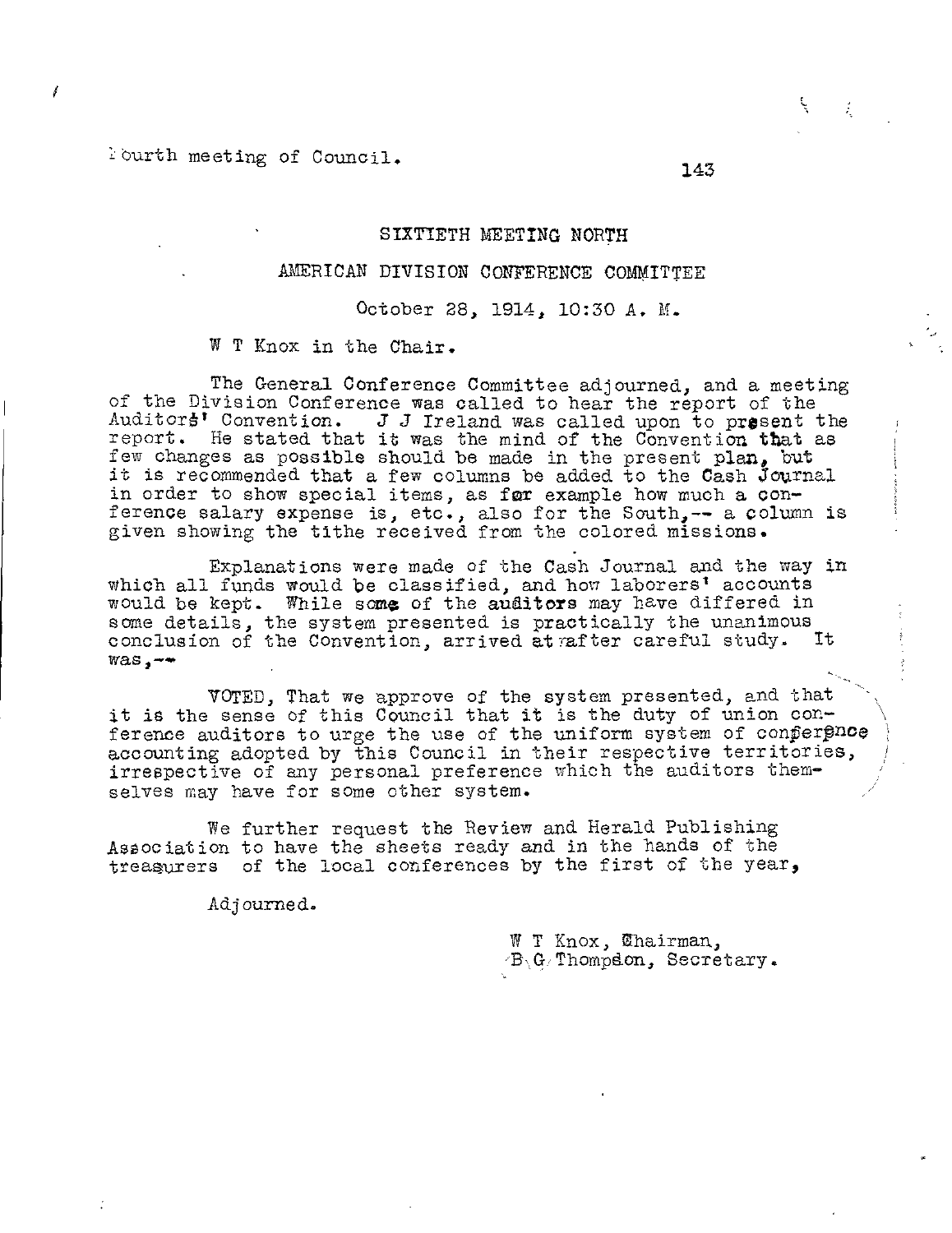Fifth meeting of Council.

## SIXTY—FtRST MEETING OF THE

## NORTH AMERICAN DIVISION" CONFERENCE COMMITTEE

October 88, 1914; 2:30 P.M.

C W Flaiz in the Chair.

Prayer by F C Gilbert.

ADDITIONAL MEMBERS: Elder and Mrs. S N Haskell. F C Gilbert, J N Anderson.

Minutes read and approved.

## HARVEST INGATRERING:

The following recommendations passed by the General Conference were presented by Elder I H Evans, with the request that they be approved and become a part of the records of the Division Conference to

VOTED, That we concur in the recommendation of the General  $\mathcal{L} = \frac{1}{2} \mathcal{L}$ Conference Committee, that the medium for the Harvest Ingathering Campaign for 1915 be either the Signs-Magazine or the Signs- Weekly.

VOTED, That the plan of the harvest Ingathering-Campaign for-1915 be as  $f$ ollows:-

1. That the promotion of the campaign be under the North American Division Treasury and Home Missionary Departments.

8. That we ask the publishers of the foreign periodicals to bring out an Ingathering number of the German, Danish—Norwegian,. and Swedish papers.

3. receipts on the current year's campaign, it being understood that the goal shall not be less than (100,000. That the general goal be fixed  $25%$  higher than the

#### SOUTHERN ASSOCTATION:

Elder S E Wight asked that the Council give consideration to the financial situation of the Southern Union Association. This Association has liabilities of  $(113,748.82)$  resources  $(42,143.43)$ leaving a net insolvency of  $(71,605.39)$ . He requested that the Council take the affairs of this Association under careful advise ment, and give counsel as to how- to handle this-large debt and insolvency.

 $744$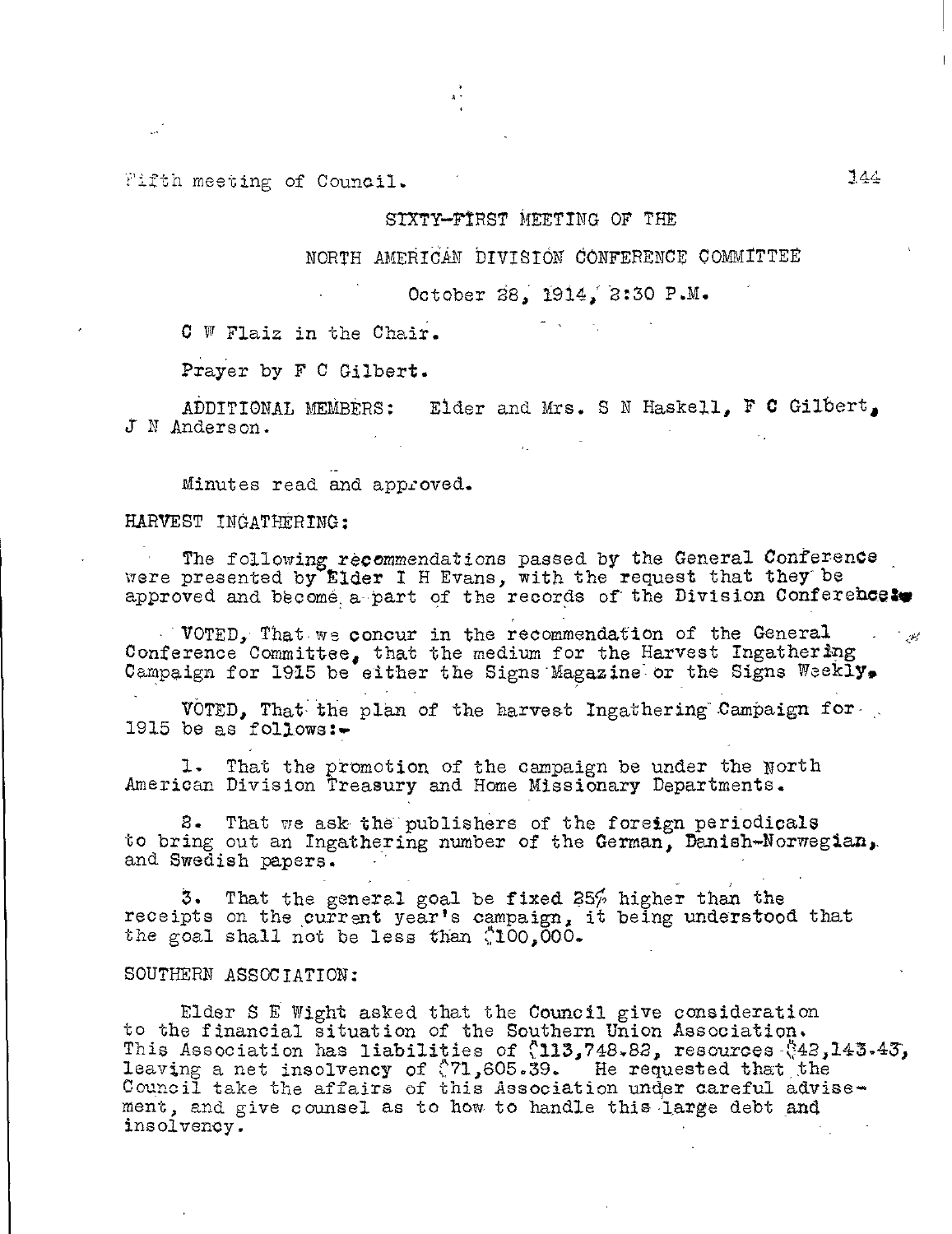VOTER, That a committee be appointed to whom this matter can be referred, for study and recommendations.

Committee appointed: W T Knox and all Union Conference presidents.

### LOMA LINDA MEDICAL COLLEGE:

Elder E E Andross stated that the Council should give consideration to the work of the Loma Linda Medical College before we adjourn, and give counsel concerning its work.

#### COMMITTEE ON PLANS:

The Committee on Plans presented a further partial report which will appear later.

#### SURPLUS TITHE:

Consideration was given to the question of the surplus tithe appropriated to the Division Conference by local conferences. The Chairman stated that a memorial was presented from the North Pacific Conference at the Spring Council held at Loma Linda, California, asking that some adjustment be made in the basis of tithe appropriated from the local conferences. Consideration of this Memorial was postponed to this meeting and should now receive consideration. He raised the question of how we could carry on the work in this country among the colored people and the great center s of population if this income is cut off.

The president of the Northern Union said he favored leaving the plan as it is at present, and that no extra collectionss be asked for in the field.

R A Underwood favored the plan in its general features, but thought that there should be some adjustment in the plan, also in the scale of wage between those conferences which receive appropriations and those which do not. •

 $\alpha$  F Watson said he was in love with the plan and did not wish to see a change.

B G Wilkinson thought there should perhaps be some adjustment in the present plan and then all conferences adhere strictly to the arrangement.

Elder Flaiz stated the difficulties which they had encountered in their field in turning over so large a per cent. of their tithe. Some conferences had been unable to do so without creating a deficit. He said they had been hindered on account of funds in developing a strong force of young men in their field. He felt there should be some adjustment made.

After further discussion it was,-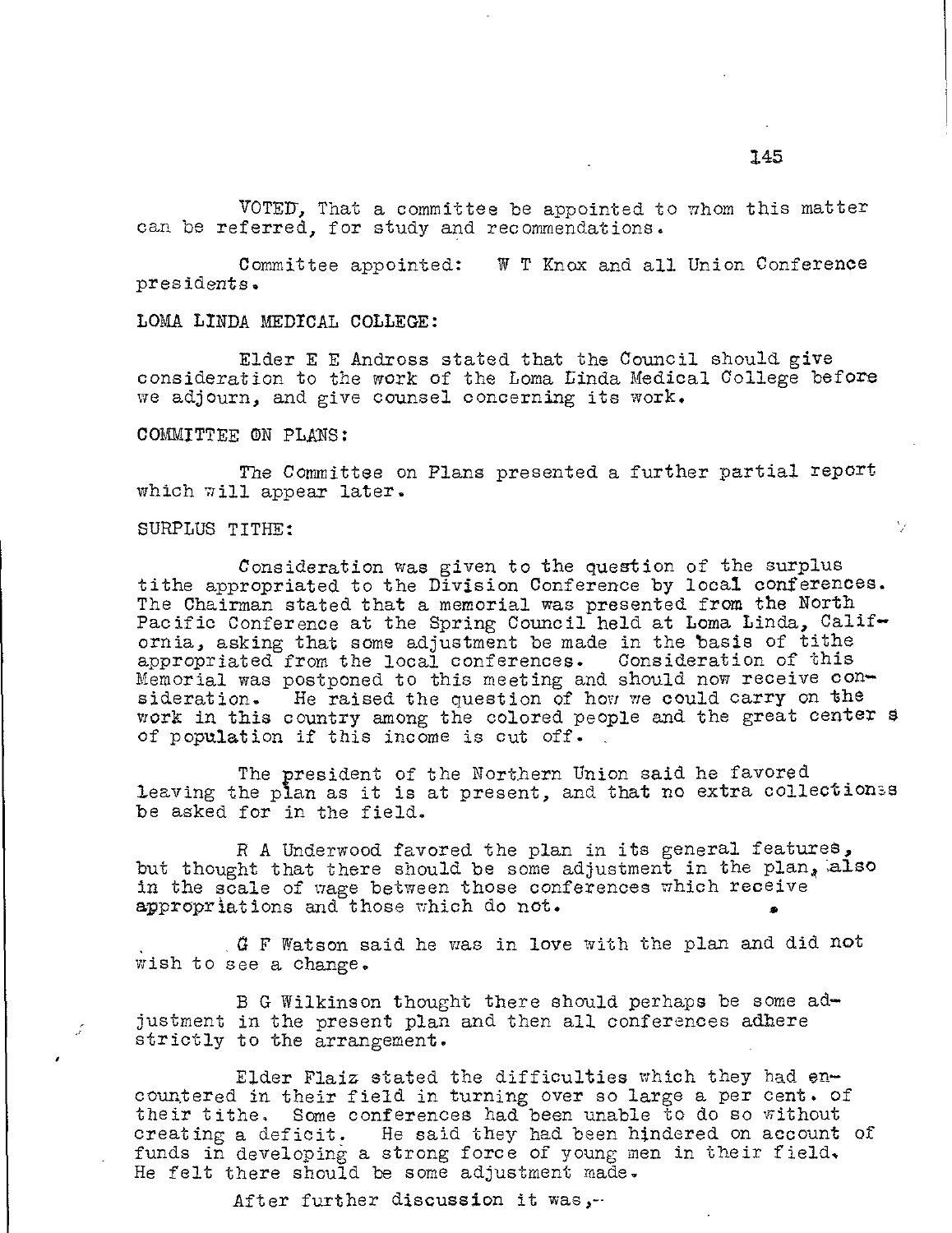VOTED, That a committee Consisting of the Treasurer of the Division Conference and all Union Conference Presidents be appointed to take the question of the surplus tithe appropriated by the local conferences under advisement, and recommend to the Council such adjustments as in their judgment seemed best.

## YOUNG PEOPLE'S FINANCIAL GOAL:

The committee appointed to recommend a financial goal for the Missionary Volunteer Department for 1915 suggested that it be  $$25,000$ , the same as last year. It was, therefore,-

VOTED, That this recommendation be adopted, and the goal be  $35,000.$ 

#### vat

## VALENTINER'S SALARY:

A request was presented from F F Byington, Manager of the International Publishing Association, requesting that the North American Division Conference pay one-half the salary of Theodore Valentiner while attending camp-meetings in the Northern and Central Union Conferences. In the consideration of this request the question was raised as to the proper arrangements that should be made for laborers attending camp-meetings. The consensus of opinion was that if the DivisionConference was called upon to pay the expenses of those who attended these meetings there should be some consultation and a proper understanding arrived at before the bill for their expenses was presented. The Treasurer spoke of the criticism that had Some from some conferences concerning the help attending their camp-meetings. Some had too much help, while others did not have enough. This condition was caused by some being sent to these meetings without proper arrangements being made. He explained that in the office at headquarters no one attended meetings without being advised to do so. It was,-

VOTED, That the request for the Division Conference to pay tme-half of Theodore Valentiner's salary while attending campmeetings be granted, and that we appropriate (100 to the International Association in payment of the amount requested.

## FOREIGN DEPARTMENT:

0 A Olsen presented the work and needs of the Foreign Department, and gave a very interesting report, showing how the Lord is working among the foreign nationalities. An Italian church has been organized in Chicago, a Rumanian church in Cleveland, a Rumanian company raised up in Warren, Ohio, a Servian church organized in St. Louis, a Russian company developed in Virginia, a Servian-Rumanian church organized in Saskatchewan. He felt encouraged with these results, as well as others which he mentioned. He called attention to the large immigration of many nationalities to this country, and spoke of the responsibilities to give them the message. He hopes a school can he started in Chicago where work--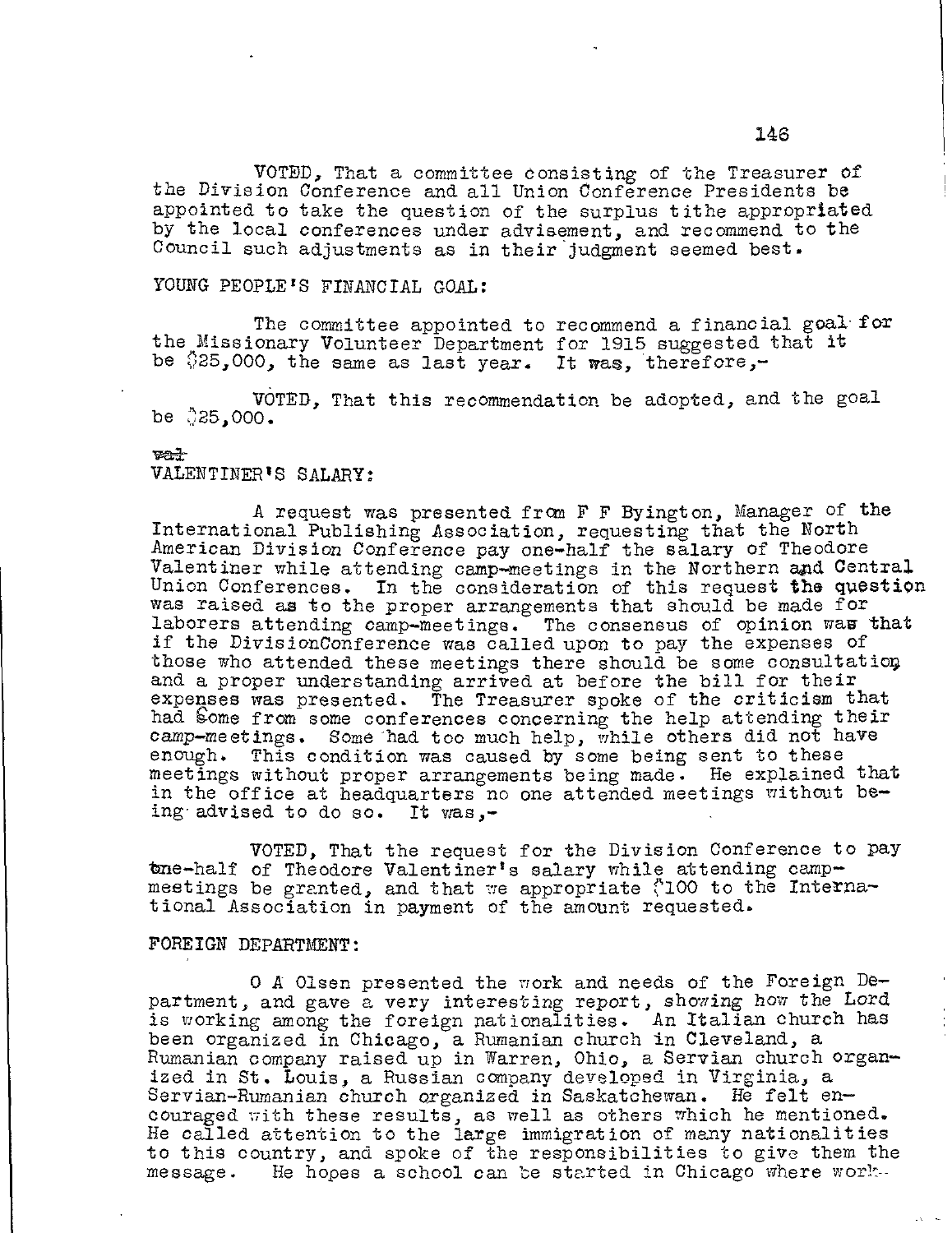ers can be trained from several nationalities. In view of the many openings, and the need of helping in various places, he thought the Department should have an appropriation to assist these calls. He spoke also of the great need of literature in many of the languages. A need is felt for some means of communication between the various nationalities. In response to this, a six teen-page quarterly has been started in Italian. Some tract s are also being printed in different languages. More large books are also needed. In his judgment a strong center should be built. up in New York City where there is such a large foreign population.

VOTED, That a Committee of five be appointed on the foreign work, the Chair to be one.

This Committee was subsequently announced as 0 A Olsen, L H Christian, W T Knox, I H Evans, F Griggs, W C White.

Adjourned.

C W Flaiz, Chairman, G B Thompson, Secretary.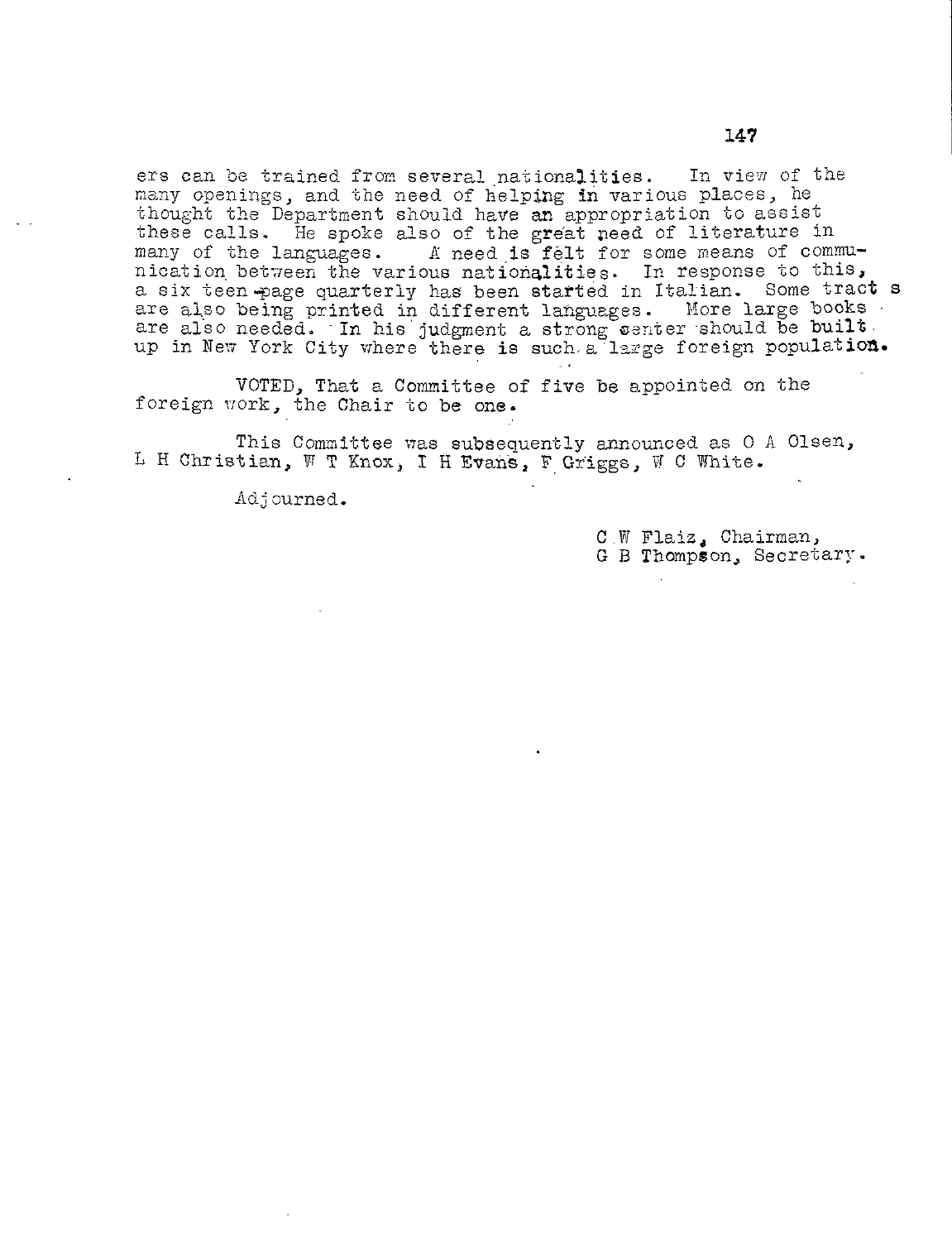Sixth meeting of the Council. 148

## SIXTY-SECOND MEETING OF THE

## NORTH AMERICAN DIVISION CONFERENCE COMMITTEE

October 29, 1914, 2:30 P. M.

W T Knox in the Chair.

Prayer by C W Flaiz.

JOINT MEETING:

A joint meeting of the General Conference and the North American Division Executive Committees was called at 2:30 P. M. to hear a report of the committee appointed to make recommendations regarding the financial relief of the Washington Sanitarium. After hearing the report of the Committee the joint meeting took a recess and the regular business of the Division Conference was taken up.

#### MEDICAL WORK:

The work of the Medical Department was given consideration. Dr. H W Miller emphasized the advisability of nurses having a thorough training. He favored the limiting of our nurses' training classes to our larger sanitariums where better facilities and more capable instructors are found.

Dr. W A Ruble believed we should carry forward our work as a part of the Third Angel's Message and not from a monetary standoint; also the need of some medical councils where physicians and nurses can be gathered to study the medical work. He beand nurses can be gathered to study the medical work. lieved in a strong denominational policy'for our institutions, and expressed some fears that some of them were being sapped by wrong influences which were surrounding them, tending to draw them away from true Beventh-day Adventist principles.

Elder Evans thought one or more medical conventions should be held to give study to saniarium problems and the real object and goal which should be aimed at in sanitarium and medical work. B G Wilkinson。E E Andross, F M Wilcox, L A Hansen, Dr. Newton Evans, R A Underwood and S Mortenson spoke to the question, urging the revival of the principles of health reform.

Following the discussion, it was,

VOTED, That the Chair appoint a Committee of five to which the topics before the Council regarding medical work can be referred for study, and bring in a report.

The Chair announced as this committee: H  $\overline{W}$  Miller,  $\overline{W}$  A Ruble, F M Wilcox, L A Hansen, J L Shaw.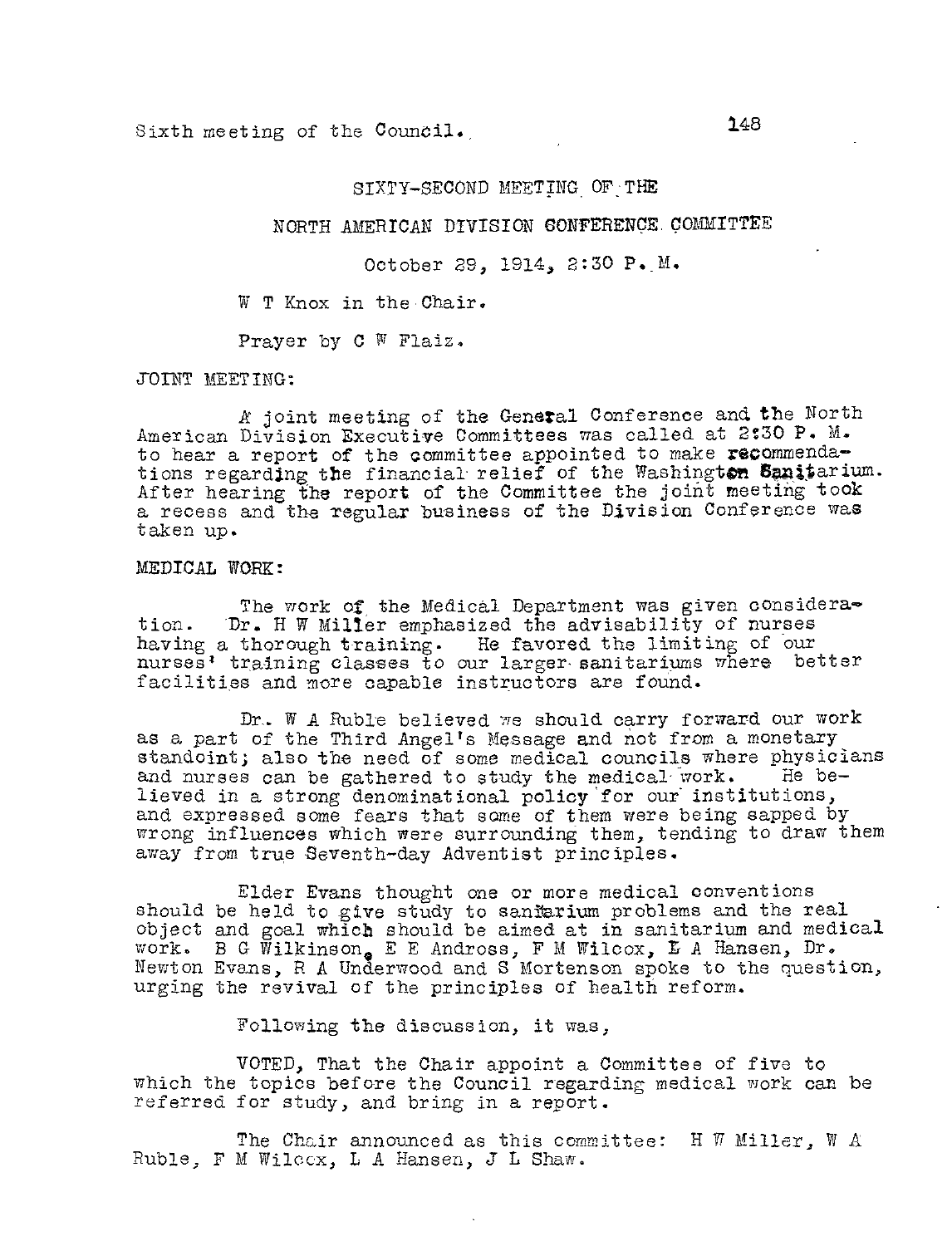MERRELL - BIBLE STUDY RECOMMENDATIONS:

Some recommendations received from Mrs. Florence Welthy Merrell concerning a "Bible and Testimony Study Club and Prayer League" was laid before the Council, also a letter from Elder J N Loughborough in reference to this question.

VOTED, That theserecommendations be referred to the Committee on Plans.

Adjourned.

W T Knox, Chairman, B B Thompson, Secretary.

Seventh meeting of Council.

SIXTY-THIRD MEETING OF THE

NORTH AMERICAN DIVISION CONFERENCE COMMITTEE

(Joint meeting)

October 29, 1914, 4:30 P. M.

The joint meeting of the General Conference Committee and the North American Conference Committee which took recess at 2:30 P, M. was called at 4:30 P. M.

W T Knox in the chair.

WASHINGTON SANITARIUM:

The following report, submitted by the committee appointed by the North American Division Council to study the question of relief of the Washington Sanitarium, was considered:

"Your committee to suggest financial relief for the Washington Sanitarium would respectfully submit the following: $\div$ 

"Whereas, The Washington Sanitarium, located on the Sligo, Takoma Park, Washington, D. C., was provided because of the removal of the denominational headquarters from Battle Creek, Michigan, to Washington, D. C., and, notwithstanding the incorporators provided a constituency and local Board of management, the denomination has ever regarded the Sanitarium as a General Conference institution; and,-

"Whereas, At the present time it is greatly embarrassed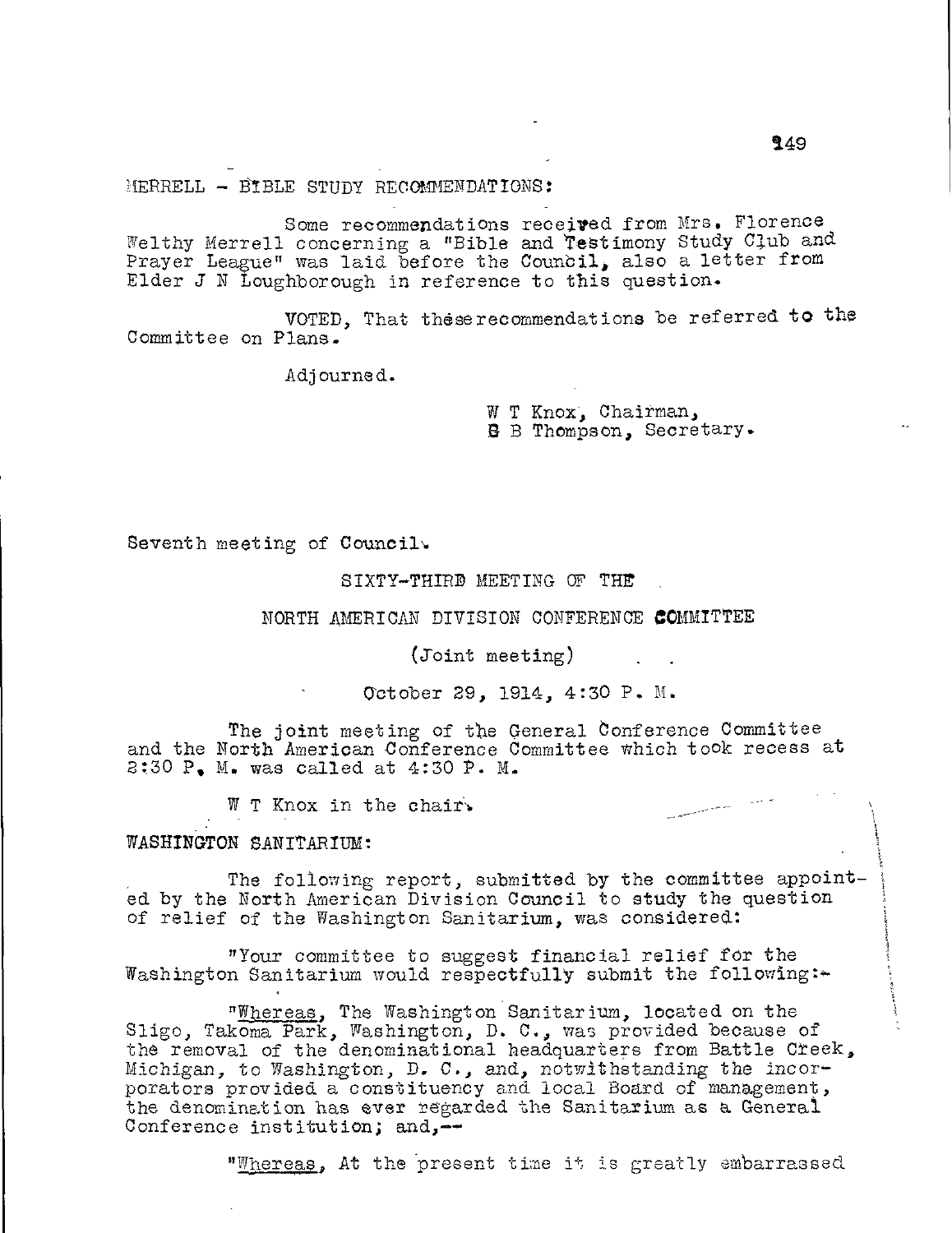financially, and from time to time has received large loans from the General Conference Corporation; and,--

"Whereas, Its Board of Management appeals to the General Conference for financial help in liquidating its indebtedness of more than "180,000; therefore.

"We recommend, 1. That the General Conference Borporation of Seventh-day Adventists take title to the real estate equipment, and all belongings, whether real or personal, of the Washington Sanitarium Association; and,--

"2. Provide for the liquidation of its indebtedness; and, $--$ 

"\$. That the North American Division Conference provide for the appointment or election of a Board of Management."

After the reading of the report, a recess was taken of the joint meeting, in order to allow the regular Division Council to go on with the discussion of unfinished business on the Agenda Paper.

At 4:30 the Division Council adjourned, and the joint meeting was continued. The report on the Washington Sanitarium was considered, and it was,-

VOTED, That the report be adopted.

Adjourned.

W T Knox, Whairman, G B Thompson, Secretary.

 $\omega_{\rm c}$  . As we set  $\omega_{\rm c}$  ,  $\omega_{\rm c}$  ,  $\omega_{\rm c}$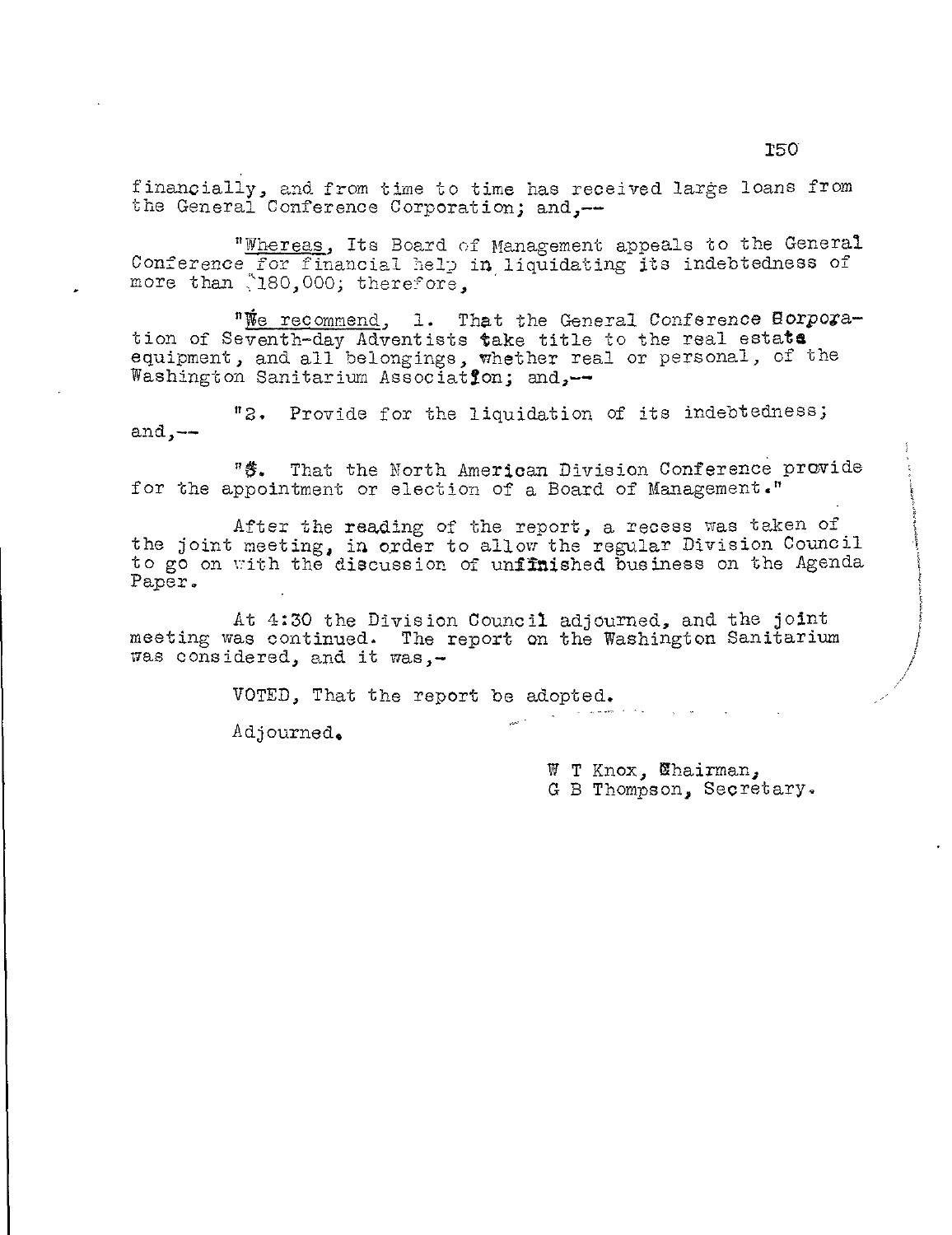teventh meeting of Council. 151,

## SIXTY-THIRD MEETING NORTH

AMERICAN DIVISION CONFERENCE COMMITTEE.

October 30, 1914, 10:30 A. M.

I H Evans in the Chair.

Minutes read and approved.

ORDINATION OF MINISTERS:

The question of ordaining ministers was given consideration. The Chairman reviewed the present plan, stating some of the difficulties that are met. Each local conference having the power to ordain to the ministry any one it wishes, friendly influences, rather than mature and experienced judgment, often decided who should receive ordination. He raised the question whether it might not be better, instead of having the power of ordination in the hands of the local conferences, to have the Union Conference Executive Committee the final arbiter in the matter. The matter he thought merited study.

Elder 0 A Olsen expressed interest in this question, hoped it would receive careful considertation, and that advanced steps would be taken to els vate the ministry.

B G Wilkinson was glad the question was before us for study.

E E Andross said from his experience the question of ordaining ministers was one requiring careful study. He thought some standard should be adopted.

W C White felt that the matter of ordination and renewal of credentials should be based on a high standard. Instruction should be imparted and an educational work carried forward to build up this branch of the work.

Allen Moon concurred in the sentiments expressed in reference to the need of an improvement in the ministry. He thought committees appointed to deal with the matter of ordination should not be laymen, but ordained men of experience.

R A Underwood suggested that back of ordination there should be more care given to the matter of granting licenses. He thought that young men, qualified by education and consecration for the work, should be given preference over older men with families, who, because of advanced years, are not so likely to make the ministry a success.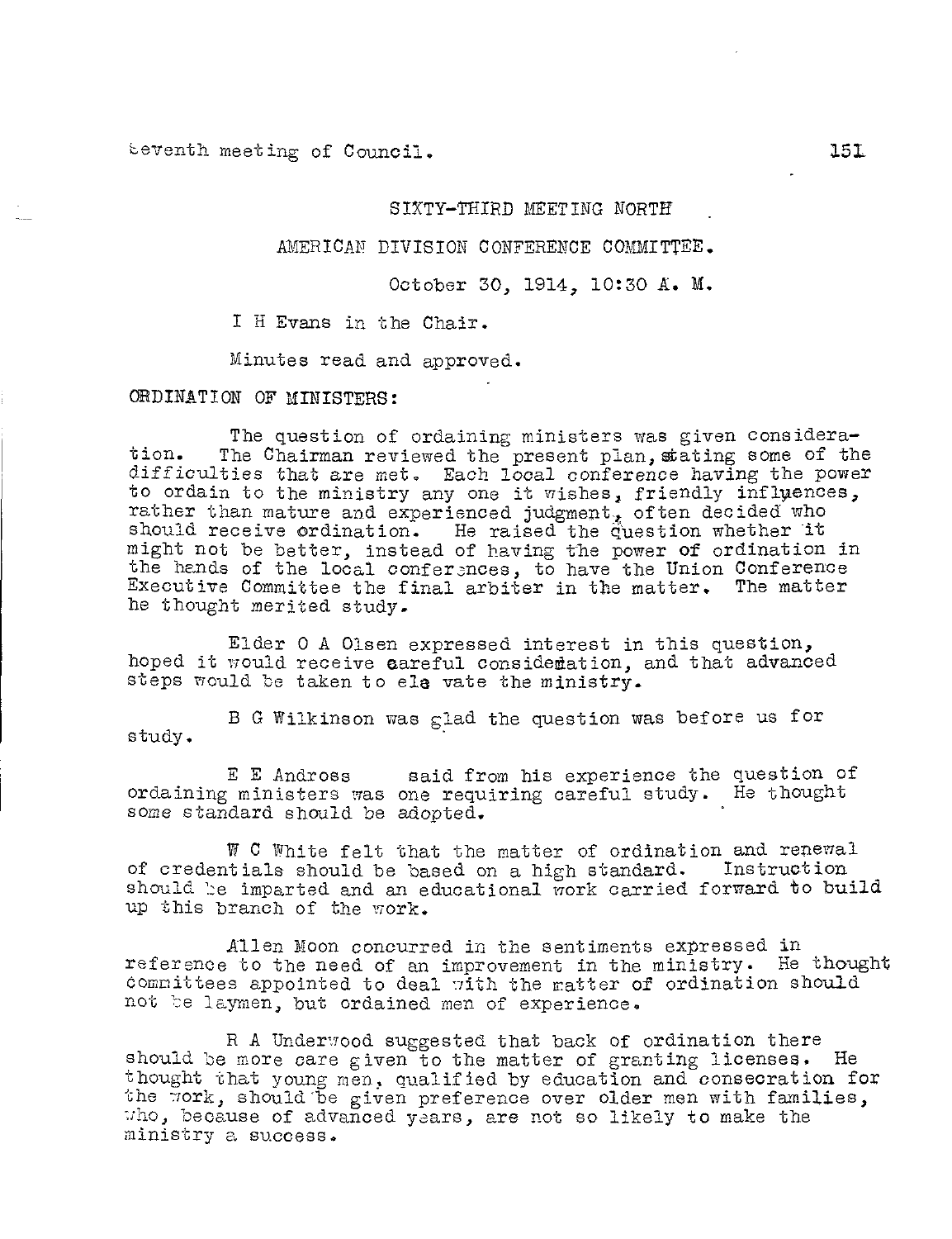st N Haskell said a man should not be ordained until he had raised up churches, and demonstrated by fruit that he was called to the ministry. He considered this the surest evidence that the Lord had called a man to preach after further consideration it was,-

VOTED, That the question of the ordination of ministers and church elders be referred to a committee of seven to bring in a report.

Committee announced: W C White, 0 A Olsen, Allen Moon, R A Underwood, S N Haskell, C S Longacre, F M Wilcox,

## HOME MISSIONARY DEPARTMENT:

The Chair stated that experience had made it apparent that in order to carry forward the Home Missionary work as it should be that it be operated as a separate Department, rather than as a branch of the Publishing Department. After some discussion it was, $-$ 

VOTED, That it is the sense of this Council that the Home Missionary Work be separated from the Publishing Department, and organized into a separate department.

It was further-

VOTED, That F W Paap be chosen as secretary of the Department.

COMMITTEE ON PLANS:

A partial report of the Committee on plans was taken up, and as amended was passed as follows:-

WE RECOMMEND, 5. That at the next session of the union conferences, to be held during the winter of 1915-16, the union conference term be extended to four years.

6. That the question of the location of the French Training Department be referred to the Foreign Department for investigation, to report to the North American Division Conference Committee.

In view of the reduced fares obtainable to points westward next year, we recommend,-

7. That the next Autumn Council of the North American. Division Conference be held at some point in the Pacific Union Conference.

Whereas, The publication of quarterly reports showing the state and progress of the work throughout the Division Conference is a means of greatly strengthening the hands of local